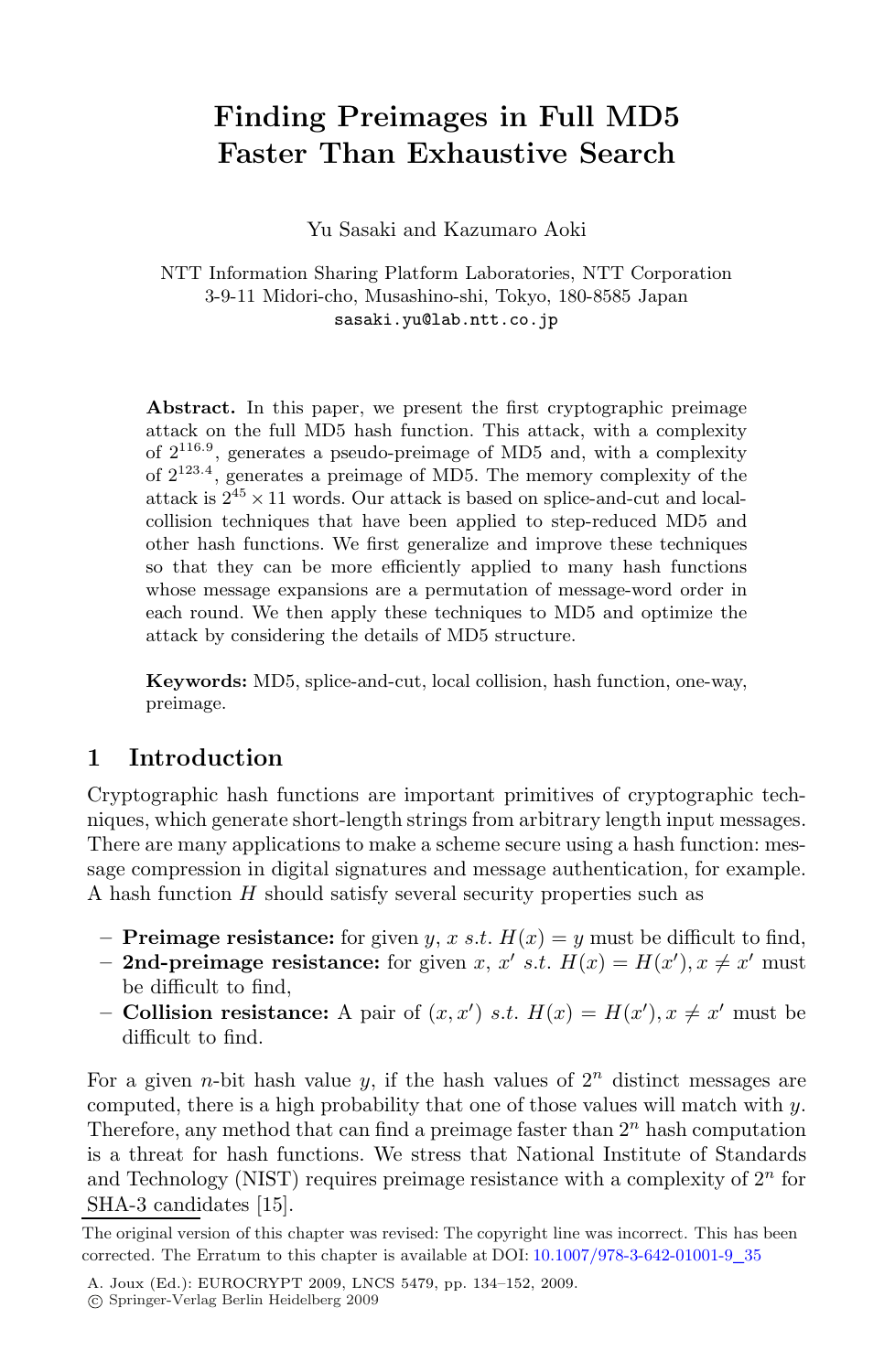MD5 [11] was proposed by Rivest in 1991. It generates 128-bit hash values by iteratively applying a compression function consisting of 64 steps. Though its security is suspect, MD5 is one of the most widely used hash functions in the world. So, a detailed analysis of the preimage resistance of MD5 is required.

Variants of collision attacks on MD5 were proposed by den Boer and Bosselaers in 1993 [5] and by Dobbertin in 1996 [6]. The first collision attack on MD5 was proposed by Wang et al. in 2005 [16]. Since then, several improved collision attacks have been proposed. The most effective attack, proposed by Klima [8], can generate a collision in one minute with a standard PC. Although there have been several powerful collision attacks on MD5, the preimage resistance of MD5 has not been broken yet.

#### **1.1 History of Preimage Attacks on MD4-Family**

The history of preimage attacks on MD4-based hash functions is as follows. (In this paper, we omit the unit of complexity, which is the computational complexity of the compression function of the corresponding hash function.)

The first successful preimage attack was the one proposed by Leurent on MD4 at FSE 2008. The attack, with a complexity of  $2^{100.5}$ , generates a preimage [9]. The first preimage attack on MD5 was presented by De et al. in 2007. It attacked the first 26 steps with a SAT solver [4]. At ACISP 2008, Sasaki and Aoki presented a preimage attack with a complexity of  $2^{96}$  on intermediate 44 steps of MD5 [13]. The paper shows that if the round order of MD5 is modified, intermediate 51 steps can be attacked. At SAC 2008, Aumasson et al. proposed a preimage attack with a complexity of  $2^{102}$  on the first 47 steps of MD5 and an attack on full HAVAL-3 [2]. Also at SAC 2008, Aoki and Sasaki [1] showed an attack with a complexity of  $2^{121}$  on the last 63 steps of MD5, and showed how to find a preimage of full MD5 slightly faster than the preimage resistance complexity  $2^{128}$  by using a clever brute force algorithm. They also show oneblock preimage attack on MD4. At CRYPTO 2008, Cannière and Rechberger attacked 49 steps of SHA-0 and 44 steps of SHA-1 [3]. Sasaki and Aoki proposed attacks on intermediate 52 steps of HAS-160 at ICISC 2008 [12] and 3-, 4-, and 5-pass HAVAL at Asiacrypt 2008 [14].

So far, the preimage resistance of full MD4, full HAVAL-3 and full HAVAL-4 were broken. Although these attacks are theoretically very interesting, they are not important from the industrial view point. On the other hand, regarding widely used hash functions such as MD5 or SHA-1, only step-reduced versions are analyzed and no preimage attack on the full specification has been conducted.

#### **1.2 Related Techniques**

Here, we explain previous attack techniques related to our work. See Section 3 for details of each technique.

The attacks on full HAVAL-3 and 47-steps MD5 by Aumasson et al. [2], which are later generalized by Sasaki and Aoki [14] use the local-collision technique,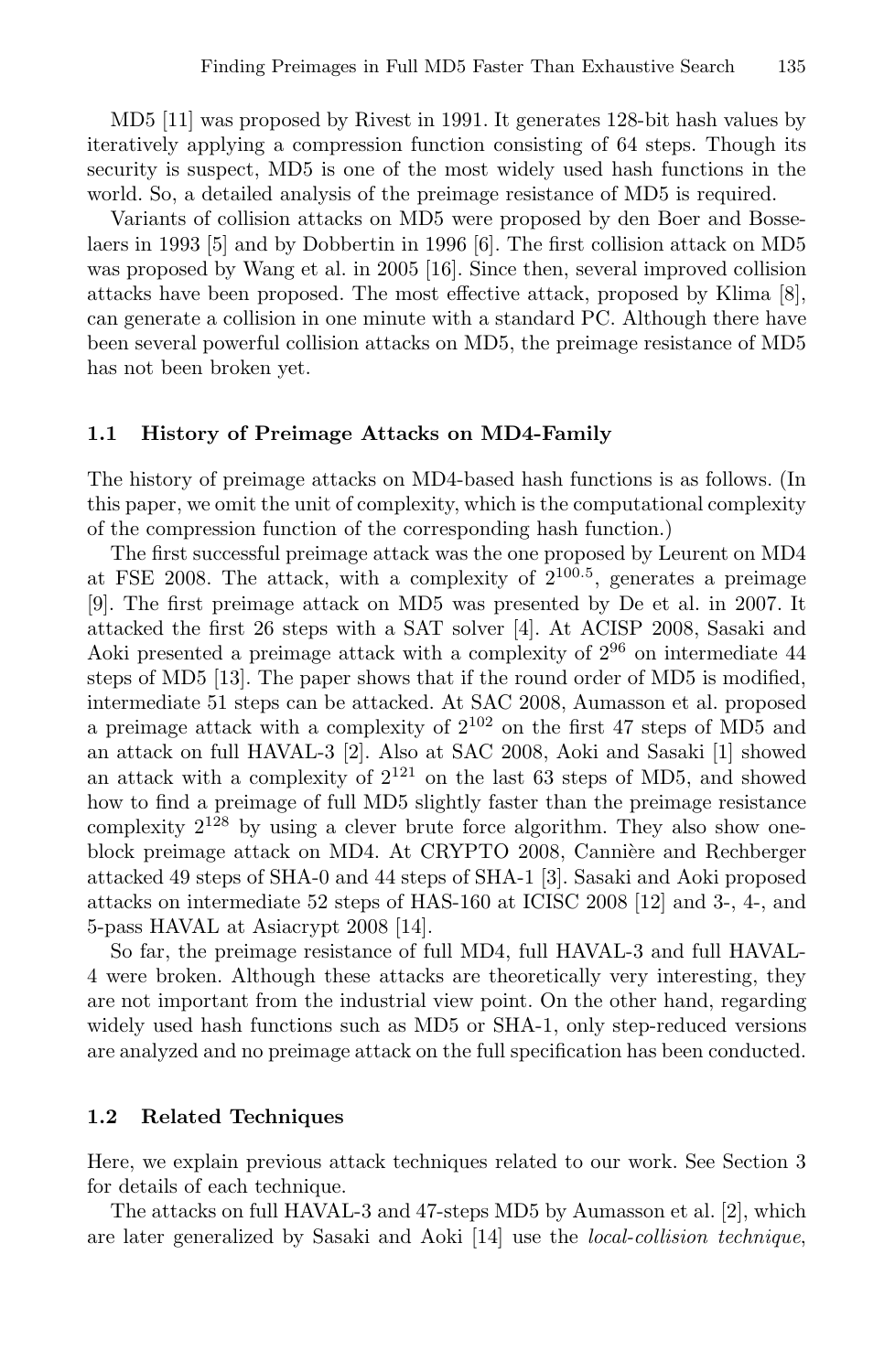where the *absorption properties* are used to make a local collision and the *con*sistency check is performed in the attack. On the other hand, the attacks on one-block MD4 and 63-steps MD5 by Aoki and Sasaki [1] use the splice-and-cut technique, where the attacks are made to be more efficient with the partialmatching technique and the partial-fixing technique.

## **1.3 Our Results**

This paper proposes the first cryptanalytic preimage attack on the full MD5. It finds a pseudo-preimage of full MD5 with a complexity of  $2^{116.9}$  and a preimage of full MD5 with a complexity of  $2^{123.4}$ . The memory complexity of the attack is  $2^{45} \times 11$  words.

In this paper, first, we improve several existing techniques with respect to following four points so that they can be more efficiently applied to various hash functions.

## 1. **Generalization of the local-collision technique**

As described in a previous paper [14], the local-collision technique can be applied only if the two chosen neutral words are located a certain number of steps away. Since this limitation is too restrictive, the local-collision technique could not be applied to full MD5. Another paper [12] shows a variant of the local-collision technique; however, it is particular to HAS-160, which is the attack target of the paper. In this paper, we generalize the localcollision technique so that the same advantage can be obtained in various situations. Because our new technique no longer forms a local-collision, we call it initial-structure technique.

## 2. **Extension of the absorption properties**

When we construct the initial structure, the absorption properties must be considered. In this paper, we newly consider cross absorption properties, which are extended versions of the absorption properties. This can further increase the situations where the initial structure can be constructed.

### 3. **Partial-fixing technique for unknown carry behavior**

The partial-fixing technique partially computes the step function even if a part of the message words and chaining variables are not known. In previous papers, only partial computations whose carried number effects are deterministic were considered. In this paper, we also consider partial computations where an attacker cannot guess the carried number behavior in advance. Then, we propose an efficient attack procedure that does not increase the total attack complexity.

## 4. **Efficient consistency check method**

We also solve a problem of an existing technique, where the consistency of the initial structure or the local collision is inefficiently checked, and thus the complexity becomes too high to attack successfully in some situation.

We stress that our improved techniques are not particular to MD5, but can be generally applied to hash functions whose message expansions are permutations of message-word order in each round.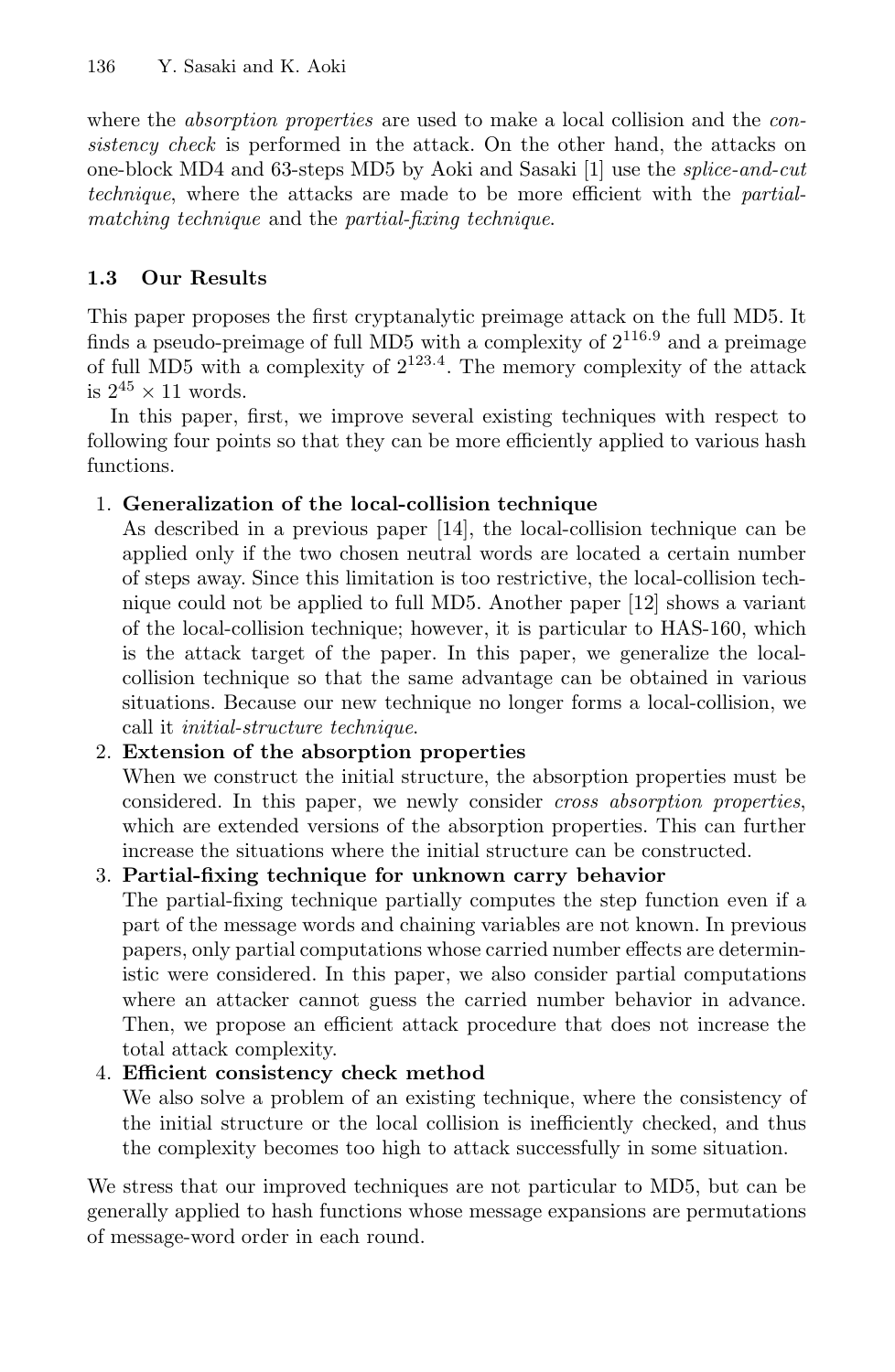| Paper      | Number of       | Complexity                              |             |
|------------|-----------------|-----------------------------------------|-------------|
|            |                 | attacked steps Pseudo-preimage Preimage |             |
| 4          | 26              | Not given                               |             |
| [13]       | 44 (Steps 3-46) | $2^{96}$                                |             |
| $[2]$      | 47              | 296                                     | $2^{102}$   |
| 1          | 63              | $2^{112}$                               | $2^{121}$   |
| 1          | $64$ (Full)     | $2^{125.7}$                             | $2^{127}$   |
| This paper | $64$ (Full)     | $2^{116.9}$                             | $2^{123.4}$ |

**Table 1.** Comparison of preimage attacks on MD5

† One-block attack.

‡ The brute force attack is used, but the computation order is optimized.

Secondly, we combine all of our improved techniques and apply them to full MD5. Then, we optimize the attack by considering the details of MD5 structure. A summary of our results and previous results is shown in Table 1.

The organization of this paper is as follows. In Section 2, we describe the specification of MD5 and introduce the notation. In Section 3, we briefly describe the related work. In Section 4, we improve several existing techniques. In Section 5, we describe the attack on MD5 in detail and evaluate its complexity. In Section 6, we conclude this paper.

### **2 Description of MD5**

### **2.1 MD5 Specification and Its Properties**

This section describes the specification of MD5. For details, we refer to [11].

MD5 is one of the Merkle-Damgård hash functions, that is, the hash value is computed as follows:

$$
\begin{cases}\nH_0 \leftarrow IV, \\
H_{i+1} \leftarrow \text{md5}(H_i, M_i) \quad \text{for } i = 0, 1, \dots, n-1,\n\end{cases} (1)
$$

where IV is the initial value defined in the specification, md5:  $\{0, 1\}^{128} \times \{0, 1\}^{512}$  $\rightarrow \{0,1\}^{128}$  is the compression function of MD5, and  $H_n$  is the output of the hash function. Before  $(1)$  is applied, the messages string M is processed as follows.

- **–** The messages are padded in 512-bit multiples.
- **–** The padded string includes the length of the message represented by 64 bits. The length string is represented as little endian and is placed at the end of the padding part.

After this process, the message string is divided into 512-bit blocks,  $M_i$  (i =  $0, 1, \ldots, n - 1$ .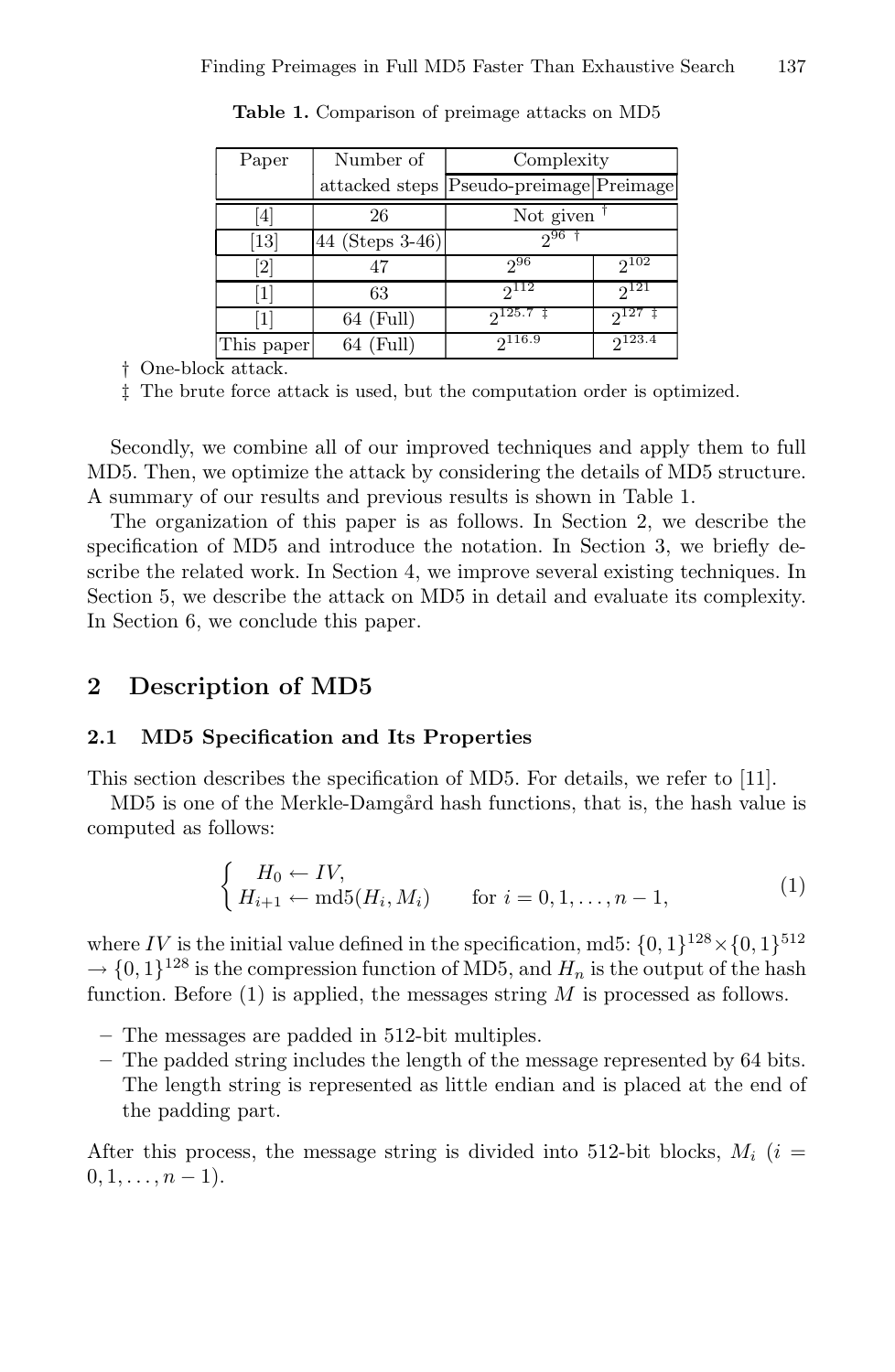| $\Phi_0, \Phi_1, \ldots, \Phi_{15}   \Phi_j(X, Y, Z) = (X \wedge Y) \vee (\neg X \wedge Z)$                        |  |  |  |  |  |  |  |  |
|--------------------------------------------------------------------------------------------------------------------|--|--|--|--|--|--|--|--|
| $\Phi_{16}, \Phi_{17}, \ldots, \Phi_{31}   \Phi_j(X, Y, Z) = (X \wedge Z) \vee (Y \wedge \neg Z)$                  |  |  |  |  |  |  |  |  |
| $\Phi_{32}, \Phi_{33}, \ldots, \Phi_{47}   \Phi_i(X, Y, Z) = X \oplus Y \oplus Z$                                  |  |  |  |  |  |  |  |  |
| $\Phi_{48}, \Phi_{49}, \ldots, \Phi_{63}   \Phi_j(X, Y, Z) = Y \oplus (X \vee \neg Z)$                             |  |  |  |  |  |  |  |  |
| $s_0, s_1, \ldots, s_{15}   7 \ 12 \ 17 \ 22 \quad 7 \ 12 \ 17 \ 22 \quad 7 \ 12 \ 17 \ 22 \quad 7 \ 12 \ 17 \ 22$ |  |  |  |  |  |  |  |  |
| $s_{16}, s_{17}, \ldots, s_{31}$ 5 9 14 20 5 9 14 20 5 9 14 20 5 9 14 20                                           |  |  |  |  |  |  |  |  |
| $s_{32}, s_{33}, \ldots, s_{47}$ 4 11 16 23 4 11 16 23 4 11 16 23 4 11 16 23                                       |  |  |  |  |  |  |  |  |
| $s_{48}, s_{49}, \ldots, s_{63}$ 6 10 15 21 6 10 15 21 6 10 15 21 6 10 15 21                                       |  |  |  |  |  |  |  |  |
| $\pi(0), \pi(1), \ldots, \pi(15)$ 0 1 2 3 4 5 6 7 8 9 10 11 12 13 14 15                                            |  |  |  |  |  |  |  |  |
| $\pi(16), \pi(17), \ldots, \pi(31)$   1 6 11 0 5 10 15 4 9 14 3 8 13 2 7 12                                        |  |  |  |  |  |  |  |  |
| $\pi(32), \pi(33), \ldots, \pi(47)$ 5 8 11 14 1 4 7 10 13 0 3 6 9 12 15 2                                          |  |  |  |  |  |  |  |  |
| $\pi(48), \pi(49), \ldots, \pi(63)$   0 7 14 5 12 3 10 1 8 15 6 13 4 11 2 9                                        |  |  |  |  |  |  |  |  |

**Table 2.** Boolean functions, rotation numbers, and message expansion of MD5

The compression function  $H_{i+1} \leftarrow \text{md5}(H_i, M_i)$  is computed as follows.

- 1.  $M_i$  is divided into 32-bit message words  $m_j$   $(j = 0, 1, \ldots, 15)$ .
- 2. The following recurrence is done.

$$
\begin{cases}\np_0 \leftarrow H_i \\
p_{j+1} \leftarrow R_j(p_j, m_{\pi(j)})\n\end{cases}
$$
 for  $j = 0, 1, ..., 63$ 

3.  $H_{i+1}$  (=  $p_{64} + H_i$ ) is output, where "+" denotes 32-bit word-wise addition. In this paper, we similarly use "−" to denote 32-bit word-wise subtraction.

 $R_j$  is the step function for Step j. Let  $Q_j$  be a 32-bit value that satisfies  $p_j =$  $(Q_{j-3}, Q_j, Q_{j-1}, Q_{j-2})$ .  $R_j(p_j, m_{\pi(i)})$  computes  $p_{j+1}$  as follows:

$$
\left\{\begin{matrix} Q_{j+1} \leftarrow Q_j + (Q_{j-3} + \varPhi_j(Q_j,Q_{j-1},Q_{j-2}) + m_{\pi(j)} + k_j) \lll s_j, \\ p_{j+1} \leftarrow (Q_{j-2},Q_{j+1},Q_j,Q_{j-1}), \end{matrix}\right.
$$

where  $\Phi_j, k_j$ , and  $\ll s_j$  are the bitwise Boolean function, constant value, and left rotation defined in the specification, respectively.  $\pi(j)$  is a function for MD5 message expansion. Details of  $\Phi_j$ ,  $s_j$ , and  $\pi(j)$  are shown in Table 2. Note  $R_j^{-1}(p_{j+1}, m_{\pi(j)})$  is computed with almost the same complexity as that of  $R_j$ .

### **3 Related Works**

### **3.1 Converting Pseudo-Preimages to a Preimage**

For a given hash value  $H_N$  and a compression function  $CF$ , pseudo-preimage is a pair of  $(v, M), v \neq IV$  such that  $CF(v, M) = H_N$ . First, we describe the generic algorithm for the Merkle-Damgård hash functions with  $n$ -bit output, which converts pseudo-preimages to a preimage [10, Fact 9.99]. Assume that there is an algorithm that finds  $(H_1,(M_1,M_2,\ldots,M_{N-1}))$  such that  $H_{i+1} = CF(H_i,M_i)$  $(i = 1, 2, \ldots, N - 1)$  with the complexity of  $2<sup>x</sup>$  and  $H_1$  looks random. Prepare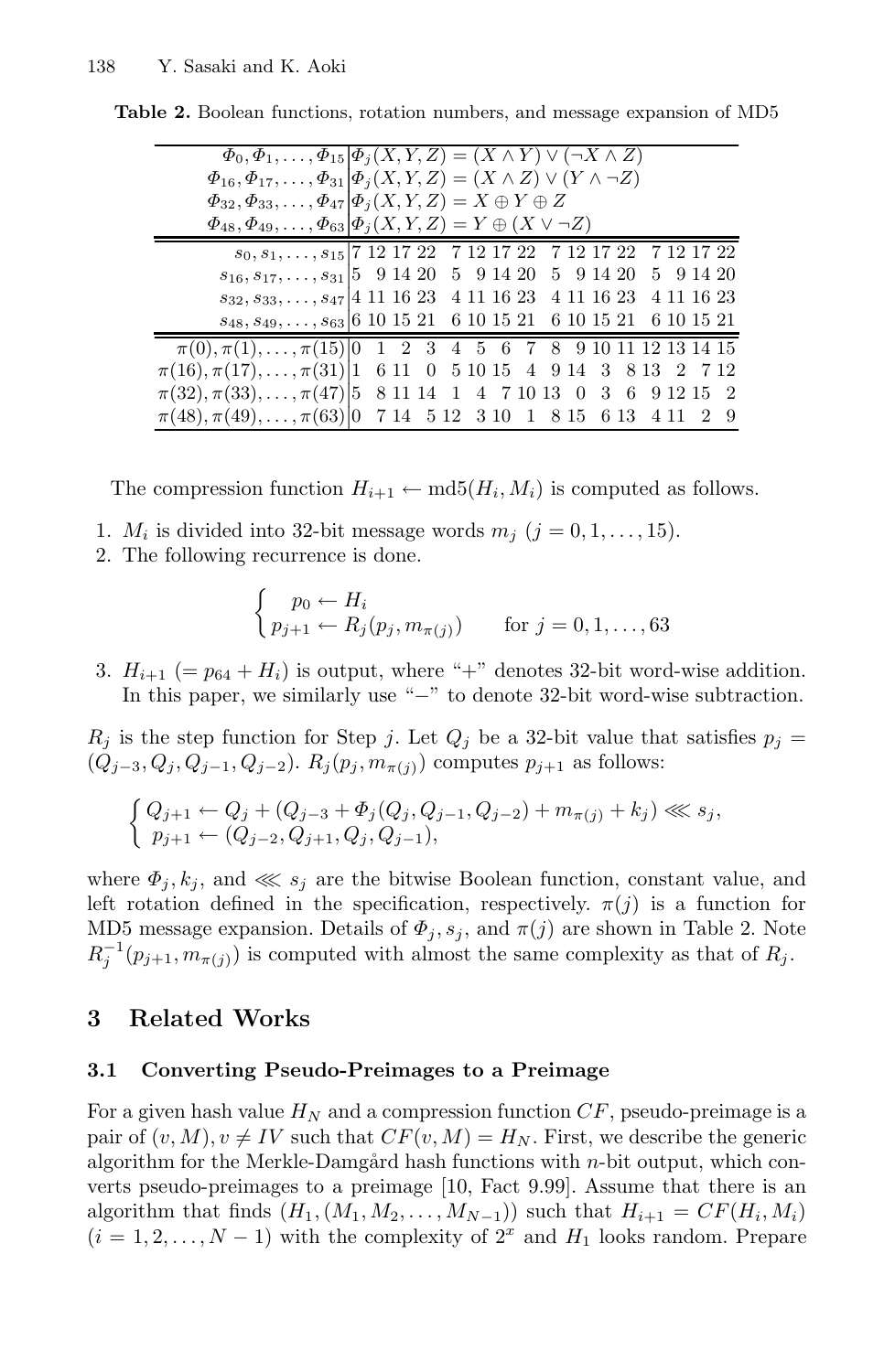a table that includes  $2^{n/2-x/2}$  entries of  $(H_1,(M_1,M_2,\ldots,M_{N-1}))$ . Compute  $2^{n/2+x/2}$  CF(H<sub>0</sub>, M<sub>0</sub>) for random M<sub>0</sub>. One of the results will agree with one of the entries in the table with high probability. The required complexity of the attack is about  $2^{n/2+1+x/2}$ . Therefore, showing how to find  $(H_1, M_1)$  from a given hash value within  $2^x, x < n - 2$  is enough for a theoretical preimage attack.

### **3.2 Preimage Attack on 63 Steps of MD5**

At SAC 2008, Aoki and Sasaki proposed a preimage attack on 63 steps of MD5 based on the splice-and-cut, partial-matching, and partial-fixing techniques [1].

The *splice-and-cut technique* is a way to apply the meet-in-the-middle attack. The authors consider the first and last steps as consecutive steps, and divide the attack target into two chunks of steps so that each chunk includes independent message words from the other chunk. Such message words are called *neutral* words. Then, a pseudo-preimage is computed by the meet-in-the-middle attack.

The partial-matching technique enables an attacker to skip several steps of an attack target when searching for chunks. Assume that one of the divided chunks provides the value of  $p_i$ , where  $p_i = (Q_{i-3}, Q_i, Q_{i-2}, Q_{i-1})$ , and the other chunk provides the value of  $p_{i+3}$ , where  $p_{i+3} = (Q_i, Q_{i+3}, Q_{i+2}, Q_{i+1})$ .  $p_i$  and  $p_{i+3}$ cannot be directly compared; however, a part of the values, that is, 32-bits of  $Q_i$ , can be compared immediately. In such a case, one can ignore messages used in steps  $i, i + 1$ , and  $i + 2$  when the meet-in-the-middle attack is performed.

The partial-fixing technique enables an attacker to skip more steps. The idea is to fix a part of the neutral words so that an attacker can partially compute a chunk even if a neutral word for the other chunk appears. This enables the attacker to skip more steps. For example, consider the equation for computing  $Q_{j-3}$  in the inversion of the step function  $R_j^{-1}(p_{j+1}, m_{\pi(j)})$ :

$$
Q_{j-3} = ((Q_{j+1} - Q_j) \gg s_j) - \Phi_j(Q_j, Q_{j-1}, Q_{j-2}) - m_{\pi(j)} - k_j.
$$
 (2)

When the lower *n* bits of  $Q_{j-1}$ ,  $Q_{j-2}$ , and  $m_{\pi(j)}$  are fixed and other variables are fully fixed, the lower *n* bits of  $Q_{i-3}$  can be computed independently from the higher  $32 - n$  bits of  $Q_{j-1}$ ,  $Q_{j-2}$ , and  $m_{\pi(j)}$ .

### **3.3 Preimage Attack on HAVAL**

A combination of the meet-in-the-middle and local collision was first proposed by Aumasson et al. [2]. Sasaki and Aoki further improved this by using the splice-and-cut technique instead of the simple meet-in-the-middle attack [14]. As a result, they succeeded in attacking full HAVAL-3, full HAVAL-4, and stepreduced HAVAL-5, and slightly improved the complexity of the brute force attack on full HAVAL-5.

The local-collision technique named by Sasaki and Aoki [14] enables an attacker to skip several steps at the beginning of chunks. The key idea of this technique is to select two neutral words that can form a local collision. Schematic explanation is shown in the left diagram of Figure 1. To achieve this, the selected neutral words must be exactly  $(L \cdot n + 1)$  steps away each other, where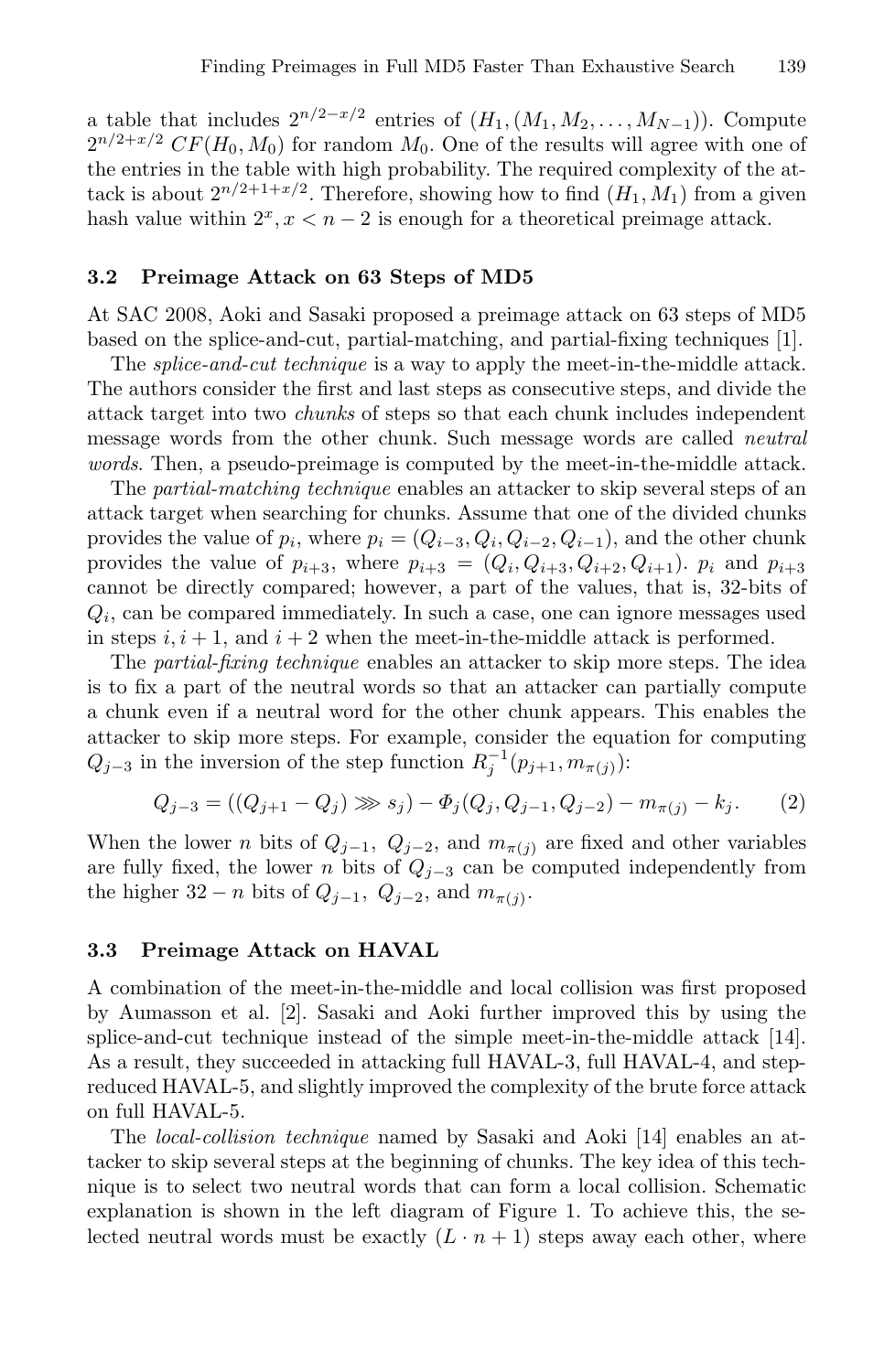$n \geq 1$  and L denotes the number of chaining variables, e.g., L=8 for HAVAL and  $L=4$  for MD5. Changes of the neutral words' values must be guaranteed not to give any influence to other chaining variables. To stop the difference propagating through  $\Phi_i$ , the values of the other chaining variables must be fixed so that input differences are ignored in the output value. Such properties are called absorption properties. Finally, changes of neutral-words' values are checked to be offset each other. For example, in the left diagram of Figure 1, we need to check  $Q_{j-3}^{1st} + m^{2nd} + m^{1st} \stackrel{?}{=} Q_{j+5}^{2nd}$  for a given  $(m^{1st}, Q_{j-3}^{1st}, m^{2nd}, Q_{j+5}^{2nd})$ . We call such a checking procedure *consistency check*.

Because a local collision of HAVAL can be formed by only two message words and  $\Phi_j$  has many absorption properties, the local-collision technique can be effectively applied to HAVAL.

## **3.4 Preimage Attack on HAS-160**

An example of a variant of the local-collision technique is shown in Ref. [12]. Differently from Ref. [14], Ref. [12] applies the local-collision technique even if two neutral words are located three steps away, not  $(L \cdot n + 1)$  steps away. However, this technique is particular to their attack target HAS-160.

## **4 Improved Techniques**

We applied all the previously mentioned techniques to full MD5, but the attempt failed. To attack MD5, further improvements are necessary. In this section, we give some intuition of our improved idea. For the concrete application to MD5, we refer to Section 5.

## **4.1 Initial Structure: Generalization of Local-Collision Technique**

In the previous works, the local-collision technique is applicable if selected neutral words are exactly  $(L \cdot n + 1)$  steps away. However, this technique has the following three problems.

- 1. The limitation of  $(L \cdot n + 1)$  steps away is too restrictive to find good chunks.
- 2. If more than two message words are necessary to form a local collision, the limitation becomes much stronger. In fact, MD5 needs three words.
- 3. Absorption properties of  $\Phi$  are necessary to obtain a local collision, however,  $\Phi$  does not always have such properties.

The above problems are solved by our new technique. It is visualized in Figure 1.

Previous work fixes the value of  $Q_i, Q_{i-1}, Q_{i-2}$  and  $Q_{i+4}, Q_{i+3}, Q_{i+2}$  for any value of  $m^{1st}, Q^{1st}, m^{2nd}, Q^{2nd}$ . However, we found the essential point is to make the first chunk independent of  $(m^{2nd}, Q^{2nd})$  and make the second chunk independent of  $(m^{1st}, Q^{1st})$ . Therefore,  $Q_j, Q_{j-1}, Q_{j-2}$ , which are included in the first chunk, can be changed depending on the value of  $(m^{1st}, Q^{1st})$ . Similarly,  $Q_{j+4}, Q_{j+3}, Q_{j+2}$  can be changed depending on  $(m^{2nd}, Q^{2nd})$ .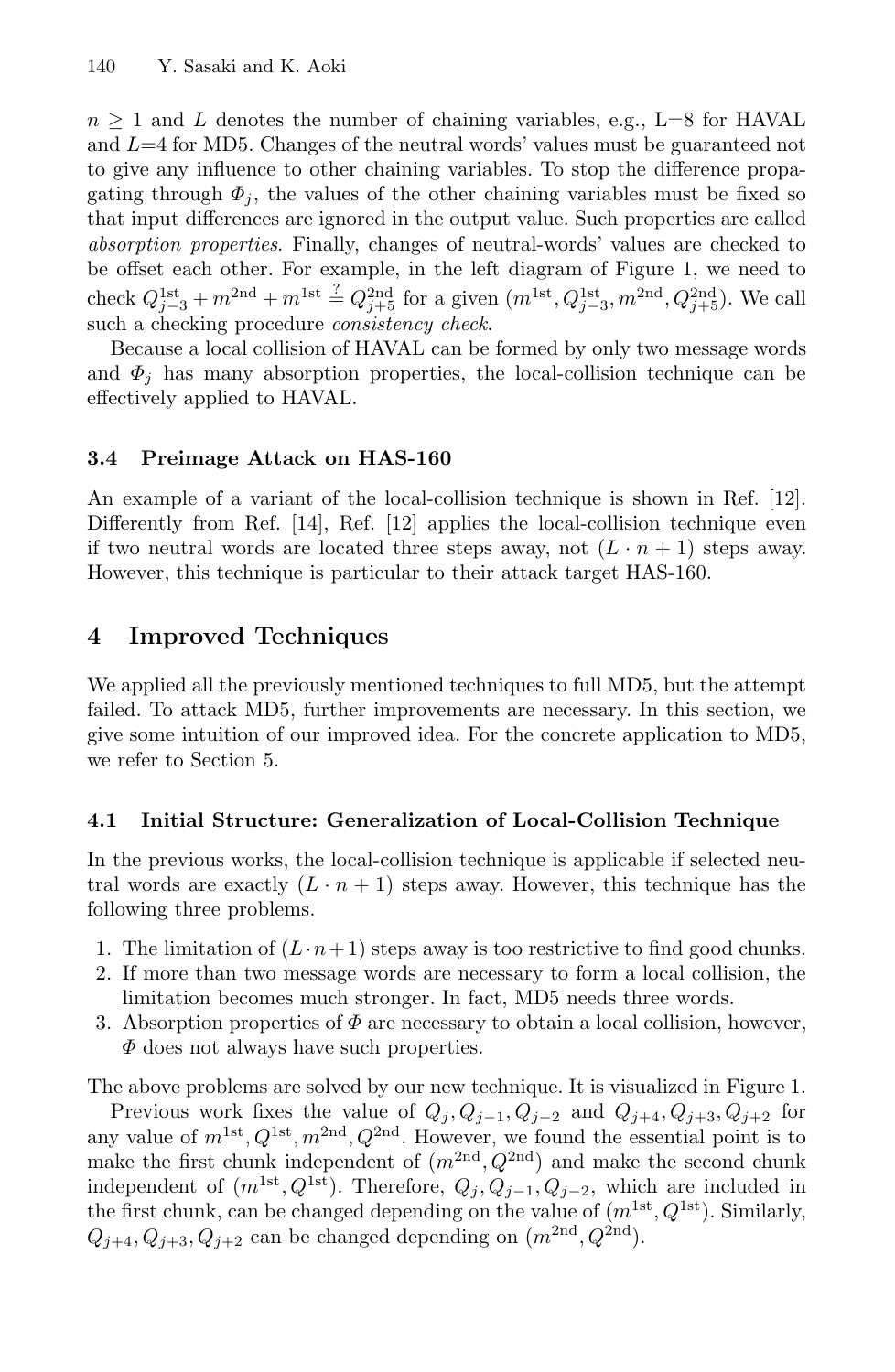

Left side describes local-collision technique; right side describes our generalization called initial structure. Underlined variables are neutral words. Notation  $(Q)^x$  denotes a chaining variable whose value changes depending on the value of neutral words for x-chunk.

**Fig. 1.** MD5 structures with old and new techniques applied

Based on this observation, we can construct several new patterns of "local collision". Because these patterns no longer form a local collision, we call this technique initial structure. The following is the concept of the initial structure.

Initial structure is a few consecutive steps including at least two neutral words named  $m^{2nd}$  and  $m^{1st}$ , where steps after the initial structure (2nd) chunk) can be computed independently of  $m^{\text{1st}}$  and steps before the initial structure (1st chunk) can be computed independently of  $m^{2nd}$ .

In the above concept, if  $m^{\text{1st}}$  appears in an earlier step than  $m^{\text{2nd}}$ , the structure can be included in the first and second chunks, hence the attack can be easily performed. We are interested in the case where  $m^{2nd}$  appears earlier than  $m^{1st}$ .

An example of the initial structure of MD5 consisting of two steps is shown in Figure 1. In this structure,  $2^{32}$  values of  $m^{1st}$ ,  $Q^{1st}$ ,  $m^{2nd}$ ,  $Q^{2nd}$  are tried when we compute two chunks. To make the second chunk independent of  $Q^{1st}$ , we choose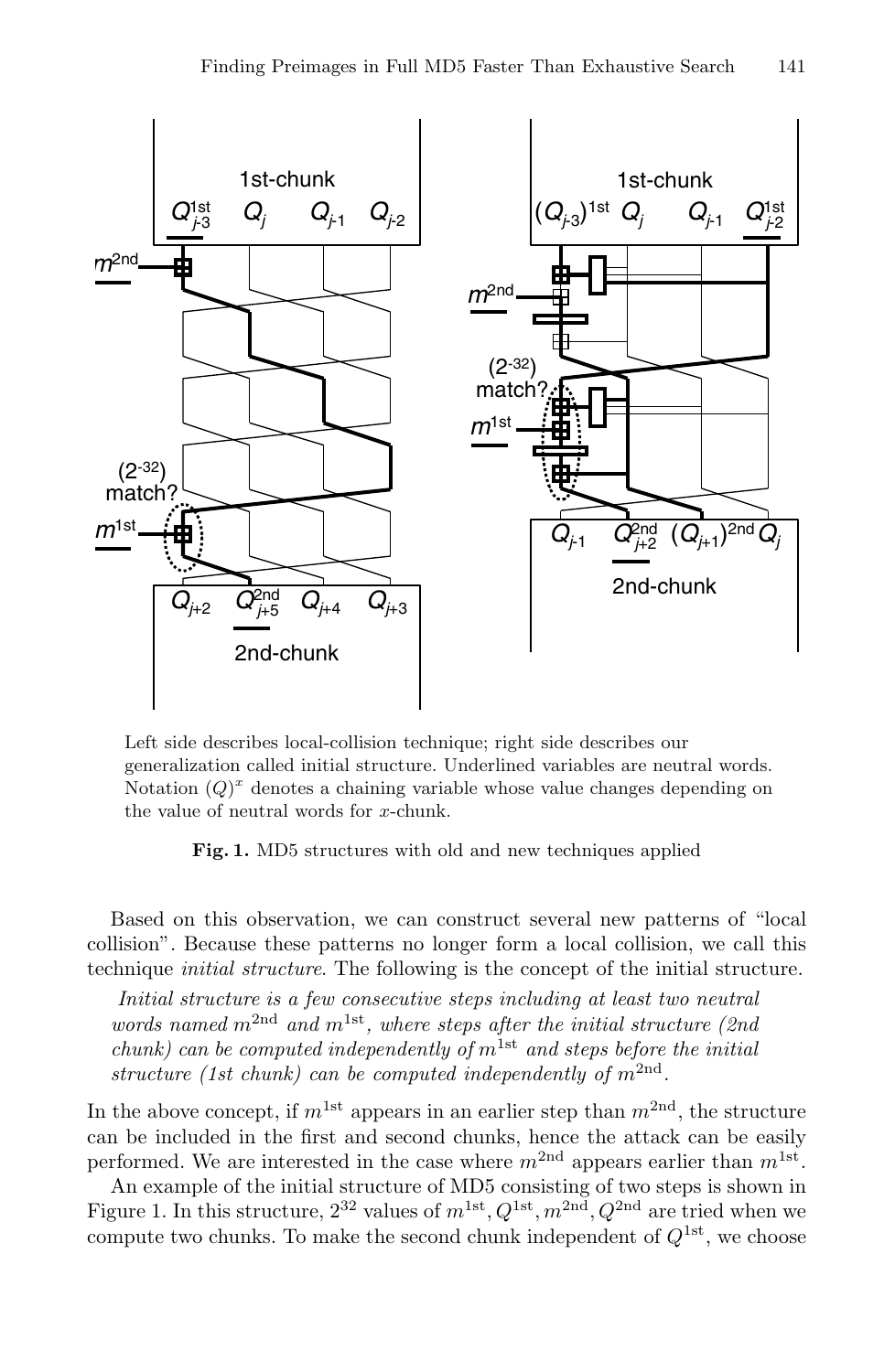|           | $m_{\pi(i)}$ |  | $m_{\pi(i+1)}$ $m_{\pi(i+2)}$ $m_{\pi(i+3)}$ $m_{\pi(i+4)}$ |
|-----------|--------------|--|-------------------------------------------------------------|
| Pattern 1 |              |  |                                                             |
| Pattern 2 | Ω            |  |                                                             |
| Pattern 3 | O            |  | O                                                           |
| Pattern 4 | О            |  |                                                             |

**Table 3.** Possible patterns of initial structure of MD5

◦ denotes a neutral word that is necessary to form initial structure. Note: Pattern 3 is the local collision usually considered.

 $Q_{j-3}$  to cancel the change of  $Q^{1st}$ . Similarly, when we compute the second chunk, we compute  $Q_{j+1}$  according to the value of  $m^{2nd}$ . In the end, this structure provides  $2^{64}$  free bits for both the first and second chunks, guarantees that the first and second chunks are independent of each other, and succeeds with a probability of  $2^{-32}$  for randomly given  $m^{\text{1st}}$ ,  $Q^{\text{1st}}$ ,  $m^{\text{2nd}}$ ,  $Q^{\text{2nd}}$ .

As the example shown in Figure 1, some initial structure patterns do not use the absorption properties of  $\Phi$ . This gives a big advantage to an attacker compared to the previous local-collision technique because such structures can be constructed even if  $\Phi$  does not have absorption properties, e.g.,  $\Phi$  is XOR.

We manually searched for patterns of initial structures that are formed within 5 steps, and found that patterns shown in Table 3 can form the initial structure.

### **4.2 Cross Absorption Property**

The cross absorption property is an extension of the absorption property. By considering the cross absorption property, the number of possible initial structure patterns can be increased.

The absorption properties of MD5 summarized in Ref. [13] focus on how to ignore one of the input variables of  $\Phi_i(X, Y, Z)$ . This enables us to fix the output of  $\Phi_i(X, Y, Z)$  even if one of X, Y, Z changes.

Cross absorption properties enable us to fix the output of  $\Phi_i(X, Y, Z)$  even if two of X, Y, Z are changed. To achieve cross absorption properties, we partially fix changing variables so that fixed bits cover all 32 bits. For example, let us consider  $\Phi_i(X, Y, Z) = (X \wedge Y) \vee (\neg X \wedge Z)$ , where Y and Z are neutral words. To fix the output, we first fix lower n bits of Y and fix lower n bits of X to 1. Then, we fix higher  $32 - n$  bits of Z and fix higher  $32 - n$  bits of X to 0. As a result, the output of  $\Phi_j$  is fixed to Y in lower n bits and Z in higher 32 − n bits for any value of lower n bits of Z and higher  $32 - n$  bits of Y.

By considering the cross absorption properties, more complicated initial structures shown in Table 4 can be constructed. Pattern 6 is useful because only two

**Table 4.** Initial structure with cross absorption properties

|           | $m_{\pi(i)}$ $m_{\pi(i+1)}$ $m_{\pi(i+2)}$ $m_{\pi(i+3)}$ $m_{\pi(i+4)}$ |  |
|-----------|--------------------------------------------------------------------------|--|
| Pattern 5 |                                                                          |  |
| Pattern 6 |                                                                          |  |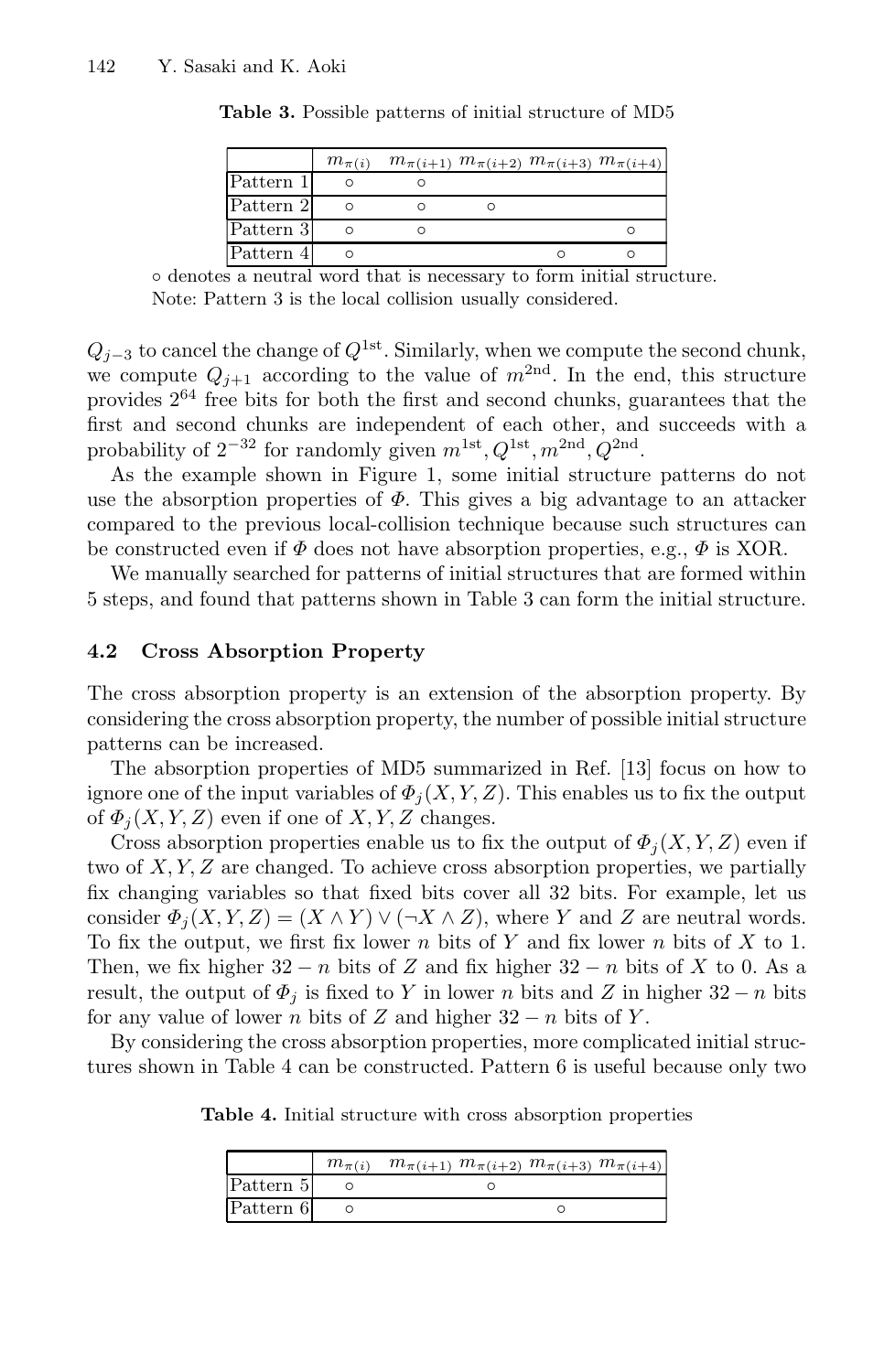message words are involved and the length of the structure is relatively long (4 steps). See Section 5.2 for the application to MD5.

### **4.3 Partial-Fixing Technique for Unknown Carried Number Behavior**

The previous partial-fixing technique on MD5 [1] enables us to skip six steps at the end of chunks by partially computing the chaining variables. Let us consider the equation  $A + B$ , where A and B are only partially known. When known part of A and B starts from LSB, we can uniquely compute  $A + B$  in the same number of bits, whereas, when known part starts from an intermediate bit  $x$ , we cannot uniquely determine intermediate bits of  $A + B$  due to the unknown carried number from bit  $x-1$  to x. However, by considering both possible carried number patterns, the number of candidates of  $A + B$  can be reduced to only two. Consequently, for each addition of values with intermediate known bits, we obtain the correct pairs and the same number of wrong pairs.

A small amount of incorrect pairs can be filtered out with negligible complexity. After we find the corresponding message by a partial matching test, we compute the step function and check the exact carried number value step by step. This computation costs only 1 step, that is,  $2^{-6} (= \frac{1}{64})$  MD5 computations, and the number of remaining pairs will be reduced by checking the correctness of carried number assumption and matching test for increased known bits. In the end, when the number of unknown carried numbers is up to 6, we consider all 2<sup>6</sup> possible carried number patterns, and incorrect data is filtered out with a complexity of  $1(= 2^6 \cdot 2^{-6})$  MD5 computations, which is a very small extra cost. This enables us to skip eight steps at the end of chunks. See Section 5.3 for the application to MD5.

#### **4.4 Efficient Consistency Check Method**

In previous works, the consistency of the initial structure (or local-collision) is checked after the partial matching test of chunk's results is finished. This strategy fails if the number of matched bits is small.

For example, we consider the attack procedure for the left structure in Figure 1. We compute chunks for  $2^{64}$  values of  $(m^{1st}, Q^{1st})$  and  $(m^{2nd}, Q^{2nd})$ . Assume the partial matching test works for small numbers of bits, e.g., only 12 bits. Ideally, we should obtain  $2^{84} (= 2^{128} \cdot 2^{-32} \cdot 2^{-12})$  pairs where the partial 12 bits are matched and the initial structure is properly satisfied with a complexity of  $2^{84}$ . Therefore, by repeating the above procedure  $2^{32}$  times, we expect to obtain a pair where all 128 bits are matched with a complexity of  $2^{116} (= 2^{84} \cdot 2^{32}).$ However, the previous method computes a few steps for  $2^{116} (= 2^{128} \cdot 2^{-12})$  pairs after the 12-bit matching test, and then, checks the full-bit match test and finally checks the consistency of the initial structure, which is satisfied with a probability of  $2^{-32}$ . Computing a few steps for  $2^{116}$  pairs costs roughly  $2^{116}$ step function computation, and repeating this procedure  $2^{32}$  times requires  $2^{148}$ , which is worse than the brute force attack.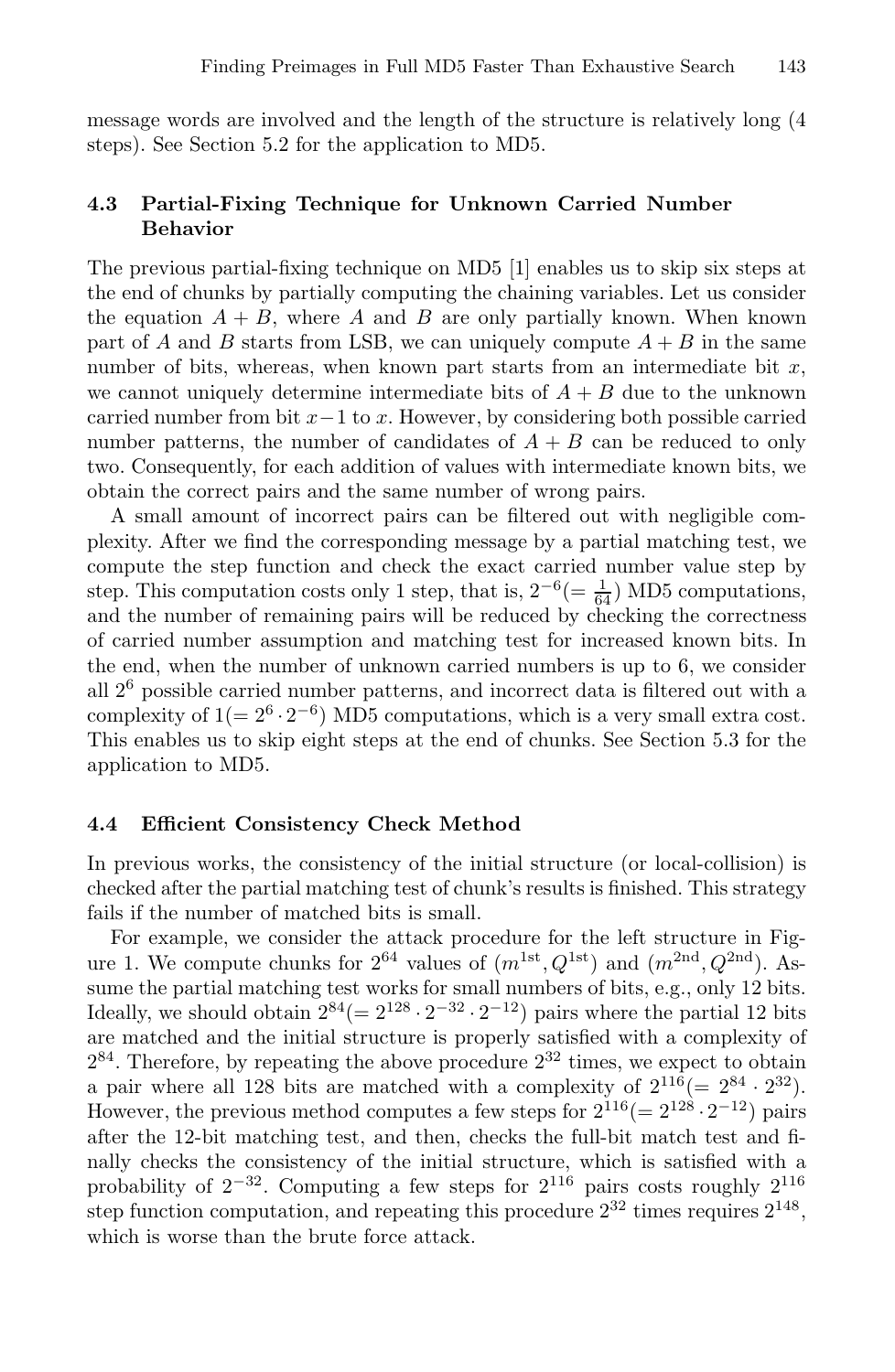We solve this problem by performing the consistency check together with the partial matching test. This can be performed with a small amount of extra computation and memory. Again, we consider the attack procedure for the left structure in Figure 1. When we compute the first chunk by trying all  $(m^{1st}, Q^{1st})$ , we additionally store the value of  $m^{1st} + Q^{1st}$  in a table. Then, when we compute the second chunk by trying all  $(m^{2nd}, Q^{2nd})$ , we compute  $Q^{2nd} - m^{2nd}$  and compare it with  $m^{1st} + Q^{1st}$  stored in the table. By this effort, the previous example examines a 44-bit matching test instead of a 12-bit matching test for  $2^{128}$  pairs, and thus, the complexity becomes  $2^{84}$ . After  $2^{32}$  repetation of this procedure, we will find a 128-bit matched pair with a complexity of  $2^{116}$ .

## **5 Preimage Attacks on Full MD5**

## **5.1 Selected Initial Structure and Chunks**

When we searched for good chunks, we assumed that the partial-matching and partial-fixing techniques could enable us to skip a maximum of 11 steps. Under this assumption, we considered all possible patterns and positions of the initial structure. As a result, we found that the pattern 6 in Table 4 for  $i = 14$  skipping steps 43-50 is the only useful pattern. This chunk separation is shown in Figure 2.

## **5.2 Details of Initial Structure for Full MD5**

Construction of the initial structure is complicated. We need to consider the rotation number  $s_i$  and constant  $k_i$  in each step. First, we show how to fix message words and chaining variables inside the initial structure in Figure 3 and then explain how computations in the initial structure behave. We have confirmed that the numbers and positions of fixed bits are optimal when both of the initial structure and partial-fixing techniques are considered.

Numbers written in a small bold font near variables denote the value of each variable. To denote bit information of variables, we use notation  $a^b$ , which means

| Step                                                                                                     |                           |                      |  |  |             |  |                                                                                                                                                             |  |  |         |  |  |  | $0 \quad 1 \quad 2 \quad 3 \quad 4 \quad 5 \quad 6 \quad 7 \quad 8 \quad 9 \quad 10 \quad 11 \quad 12 \quad 13 \quad 14 \quad 15$ |
|----------------------------------------------------------------------------------------------------------|---------------------------|----------------------|--|--|-------------|--|-------------------------------------------------------------------------------------------------------------------------------------------------------------|--|--|---------|--|--|--|-----------------------------------------------------------------------------------------------------------------------------------|
| index    0 1 2 3 4 5 6 7 8 9 10 11 12 13 $(4)$ 15                                                        |                           |                      |  |  |             |  |                                                                                                                                                             |  |  |         |  |  |  |                                                                                                                                   |
|                                                                                                          |                           | first chunk          |  |  |             |  |                                                                                                                                                             |  |  | initial |  |  |  |                                                                                                                                   |
| Step 16 17 18 19 20 21 22 23 24 25 26 27 28 29 30 31                                                     |                           |                      |  |  |             |  |                                                                                                                                                             |  |  |         |  |  |  |                                                                                                                                   |
| index 1 6 11 0 5 10 15 4 9 $\overline{4}$ 3 8 13 2 7 12                                                  |                           |                      |  |  |             |  |                                                                                                                                                             |  |  |         |  |  |  |                                                                                                                                   |
|                                                                                                          | second chunk<br>structure |                      |  |  |             |  |                                                                                                                                                             |  |  |         |  |  |  |                                                                                                                                   |
| Step 32 33 34 35 36 37 38 39 40 41 42 43 44 45 46 47                                                     |                           |                      |  |  |             |  |                                                                                                                                                             |  |  |         |  |  |  |                                                                                                                                   |
| index $\begin{bmatrix} 5 & 8 & 11 & 0 & 1 & 4 & 7 & 10 & 13 & 0 & 3 & 0 & 9 & 12 & 15 & 2 \end{bmatrix}$ |                           |                      |  |  |             |  |                                                                                                                                                             |  |  |         |  |  |  |                                                                                                                                   |
|                                                                                                          |                           | second chunk<br>skip |  |  |             |  |                                                                                                                                                             |  |  |         |  |  |  |                                                                                                                                   |
| Step   48 49 50 51 52 53 54 55 56 57 58 59 60 61 62 63                                                   |                           |                      |  |  |             |  |                                                                                                                                                             |  |  |         |  |  |  |                                                                                                                                   |
| index                                                                                                    |                           |                      |  |  |             |  | $0 \quad 7 \quad \textcircled{4} \mid 5 \quad 12 \quad 3 \quad 10 \quad 1 \quad 8 \quad 15 \quad \textcircled{6} \quad 13 \quad 4 \quad 11 \quad 2 \quad 9$ |  |  |         |  |  |  |                                                                                                                                   |
|                                                                                                          |                           | skip                 |  |  | first chunk |  |                                                                                                                                                             |  |  |         |  |  |  |                                                                                                                                   |

**Fig. 2.** Selected chunks for full-round MD5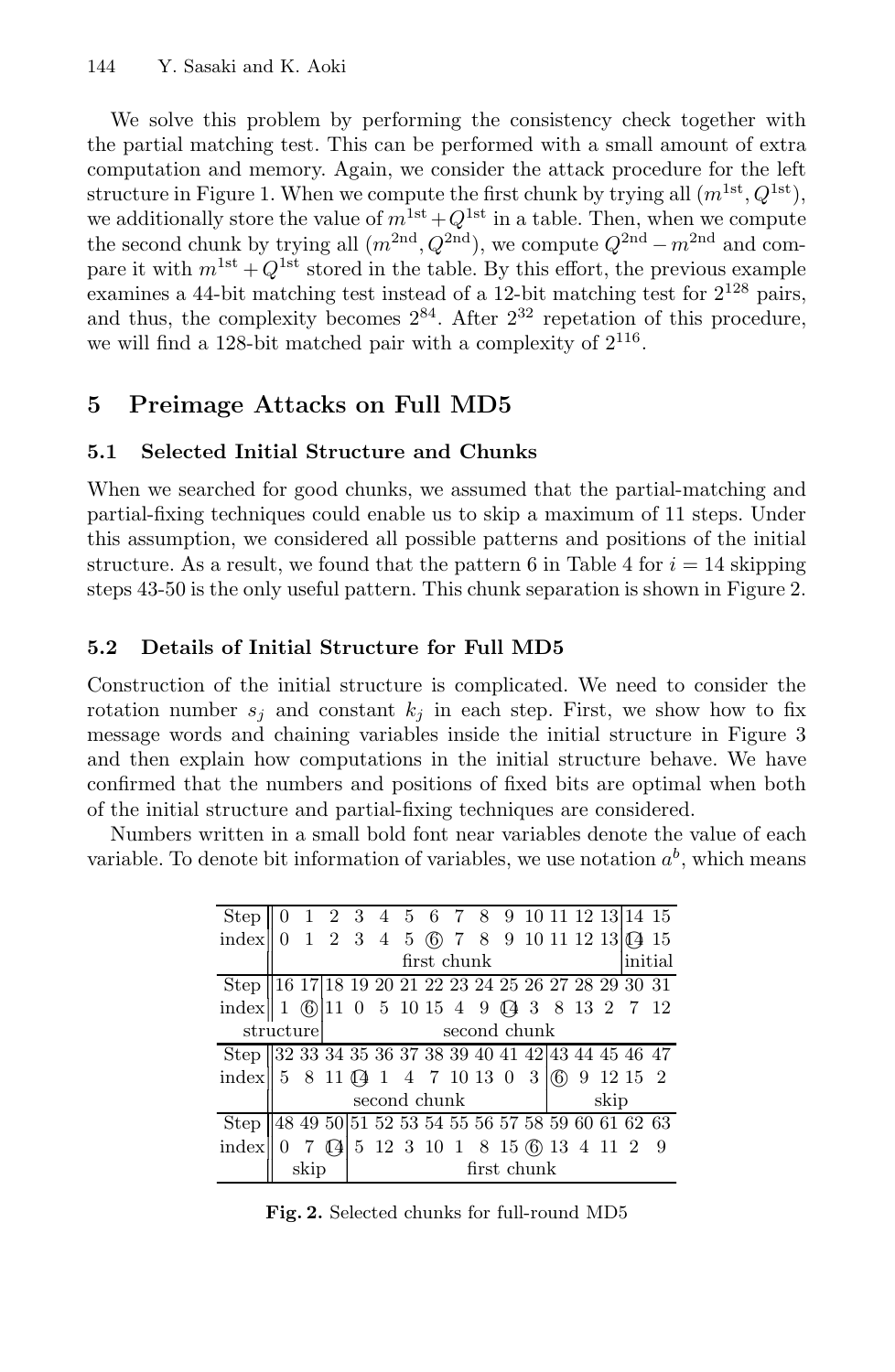

The lower 20 bits of  $m_{14}$  are fixed to satisfy the message padding. For example, all bits are fixed to 1.

**Fig. 3.** Initial structure for full MD5

the one-bit value a continues for b bits. For example,  $0^{32}$  means all 32 bits are 0, and  $0^{15}x^{12}0^5$  means that the first 5 bits<sup>1</sup> are fixed to 0, the next 12 bits are free-bits for the second chunk, and the last 15 bits are fixed to 0.

To construct the initial structure, we firstly choose  $m_6$  and  $Q_{14}$  as neutral words for the first chunk and  $m_{14}$  and  $Q_{18}$  as neutral words for the second chunk so that both chunks can produce  $2^{64}$  items whereas the consistency of the initial structure checked in the dotted circle is satisfied with a probability of  $2^{-32}$ . In Figure 3, we use notation <sup>1st</sup> and <sup>2nd</sup> to denote neutral words for the first and second chunks, respectively. Let  $x$  and  $y$  represent a free bit in the neutral words for the second and first chunks, respectively. Here, free bit means the unfixed bits of neutral words where we try all values when we perform the meet-in-the-middle attack. We secondly fix values of variables to guarantee that  $p_{14}$  can be computed independently of the value of 'x's and  $p_{18}$  can be computed independently of the value of 'y's. We also choose variables that are computed

In this paper, LSB is the first bit  $(= 0$ th bit), and MSB is the last bit  $(= 31$ st bit).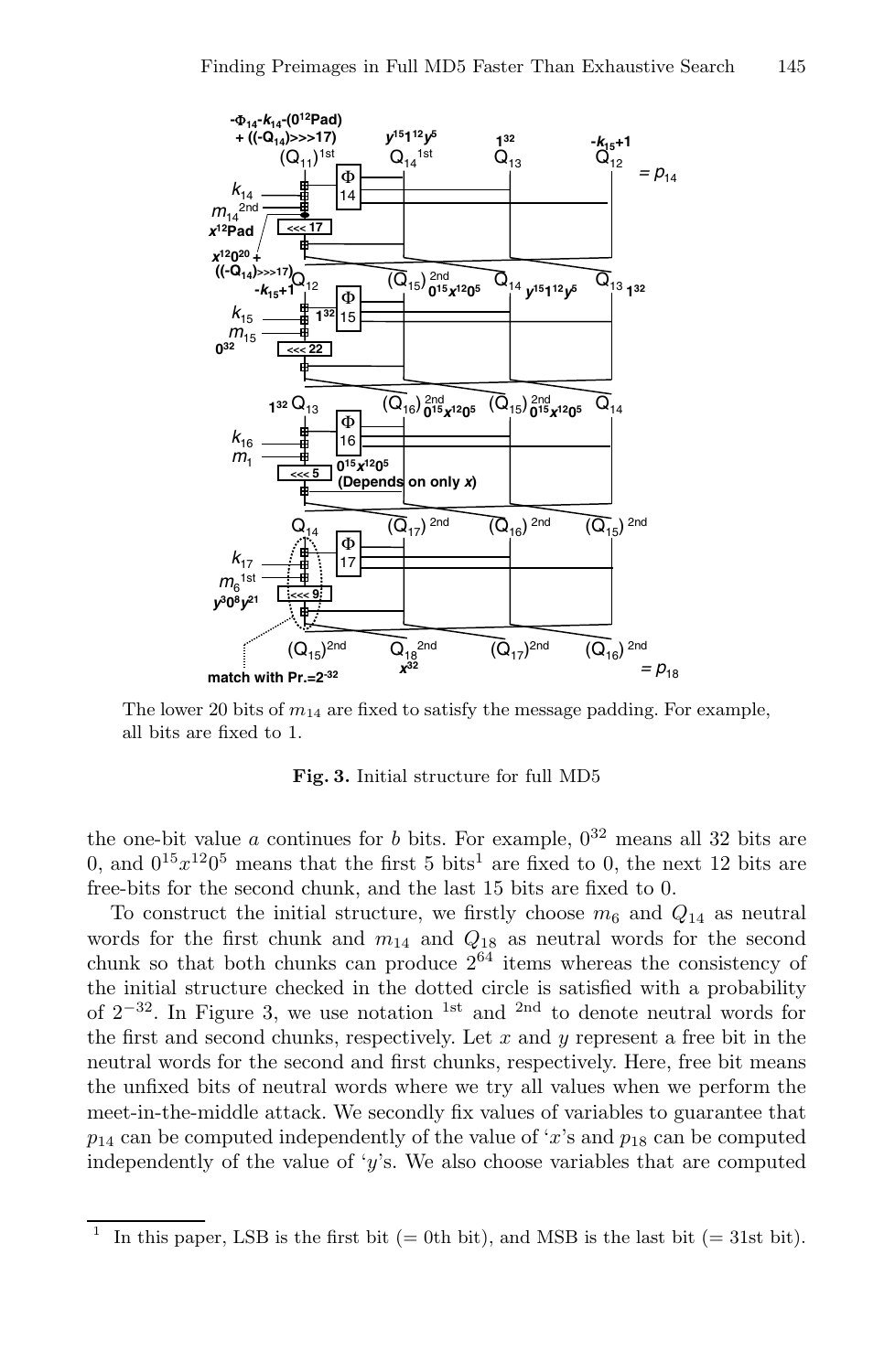depending on the value of neutral words for each chunk. In Figure 3, we indicate such variables with notation  $( )$ <sup>1st</sup> and  $( )$ <sup>2nd</sup>.

In Remarks of this section, we will explain  $Q_{11}$  can be computed independently of 'x's of  $m_{14}$ . Therefore,  $p_{14}$  is independent of 'x's. Now, we explain why  $p_{18}$  is guaranteed to be independent of 'y's by fixing values as shown in Figure 3.

Values of 'y's in  $m<sub>6</sub>$  only give impact to the data line where the consistency is checked in step 17 with a probability of  $2^{-32}$ . Therefore,  $p_{18}$  is independent of 'y's in  $m_6$ . The remaining work is to guarantee that values of 'y's in  $Q_{14}$  do not impact other data lines in steps 14, 15, and 16.

1. In step 14, values of y in  $Q_{14}$  can impact the value of  $Q_{15}$  through  $\Phi_{14}$  and through the direct addition from  $Q_{14}$  to  $Q_{15}$ . To prevent these impacts, we choose the value of  $Q_{11}$  so that the sum of  $Q_{11}$ , output of  $\Phi_{14}$ ,  $Q_{14} \gg s_{14}$ , and fixed part (lower 20 bits) of  $m_{14}$  are always the same value. Therefore, every time we choose  $Q_{14}$ , we compute  $Q_{11}$  as follows.

$$
Q_{11} = -\Phi_{14}(Q_{14}, Q_{13}, Q_{12}) - k_{14} - (m_{14} \wedge 0 \times \text{ffff}) + ((-Q_{14}) \gg s_{14}), (3)
$$

where we also cancel the addition of  $k_{14}$  for simplicity. This cancellation may fail because of the relationship of addition and rotation. This problem is solved in the Remarks of this section.

- 2. In step 15, we arrange the values of  $Q_{15}$ ,  $Q_{14}$ , and  $Q_{13}$  so that changes of 'y's in  $Q_{14}$  is absorbed in the computation of  $\Phi_{15}$ . Because two input variables  $Q_{15}$  and  $Q_{14}$  have free-bits, we use the cross absorption property introduced in Section 4.2. Remember  $\Phi_{15} = (Q_{15} \wedge Q_{14}) \vee (\neg Q_{15} \wedge Q_{13})$ . Because the values of  $Q_{15}$  and  $Q_{13}$  are 0 and 1, respectively, in bit positions 0-4 and 17-31, the value of  $\Phi_{15}$  becomes 1. In bit positions 5-16, because the values of  $Q_{14}$  and  $Q_{13}$  are 1, the value of  $\Phi_{15}$  becomes 1. Therefore, regardless of the value of 'y's in  $Q_{14}$ , the output of  $\Phi_{15}$  is fixed to  $1^{32}$ .
- 3. In step 16, the Boolean function is  $\Phi_{16} = (Q_{16} \wedge Q_{14}) \vee (Q_{15} \wedge \neg Q_{14})$ . If  $Q_{16}$ can be fixed to the same value as  $Q_{15}$ ,  $Q_{14}$  is absorbed in the computation of  $\Phi_{16}$ . This is achieved by setting  $Q_{12} + \Phi_{15} + k_{15} + m_{15} = 0$  since  $Q_{16} =$  $Q_{15} + (Q_{12} + \Phi_{15} + k_{15} + m_{15}) \ll 22$ . Remember,  $m_{15}$  is involved in the message padding part. To guarantee that the length of the preimage will be at most  $2^{32} - 1$  bits, we fix  $m_{15}$  to 0. We know that  $\Phi_{15} = 0$ xfffffffff = -1. Therefore, fixing  $Q_{12} = -k_{15} + 1$  can achieve the desired condition.

Finally,  $p_{18}$  is guaranteed to be independent of 'y's, and the initial structure is properly constructed for any selection of 'x's and 'y's.

**Remarks.** Computation for step 14 performed by equation (3) may fail and the probability of this depends on the values of chaining variables and the message word. We experimentally confirmed that for all  $2^{32}$  possible patterns of unfixed bits in  $(m_{14}, Q_{14})$ , the choice of  $Q_{14}$  does not impact  $m_{14}$  with high probability. Specifically, for any  $(m_{14}, Q_{14})$ , the following equation holds.

$$
Q_{11} + \Phi_{14} + k_{14} + (m_{14} \wedge \text{Oxfffff}) = ((-Q_{14}) \gg s_{14}) \text{ } Pr. = 1,
$$
 (4)

$$
((m_{14} + ((-Q_{14}) \gg s_{14})) \ll s_{14}) + Q_{14} = (m_{14} \ll s_{14}) \, Pr. = 1 - 2^{-17}. (5)
$$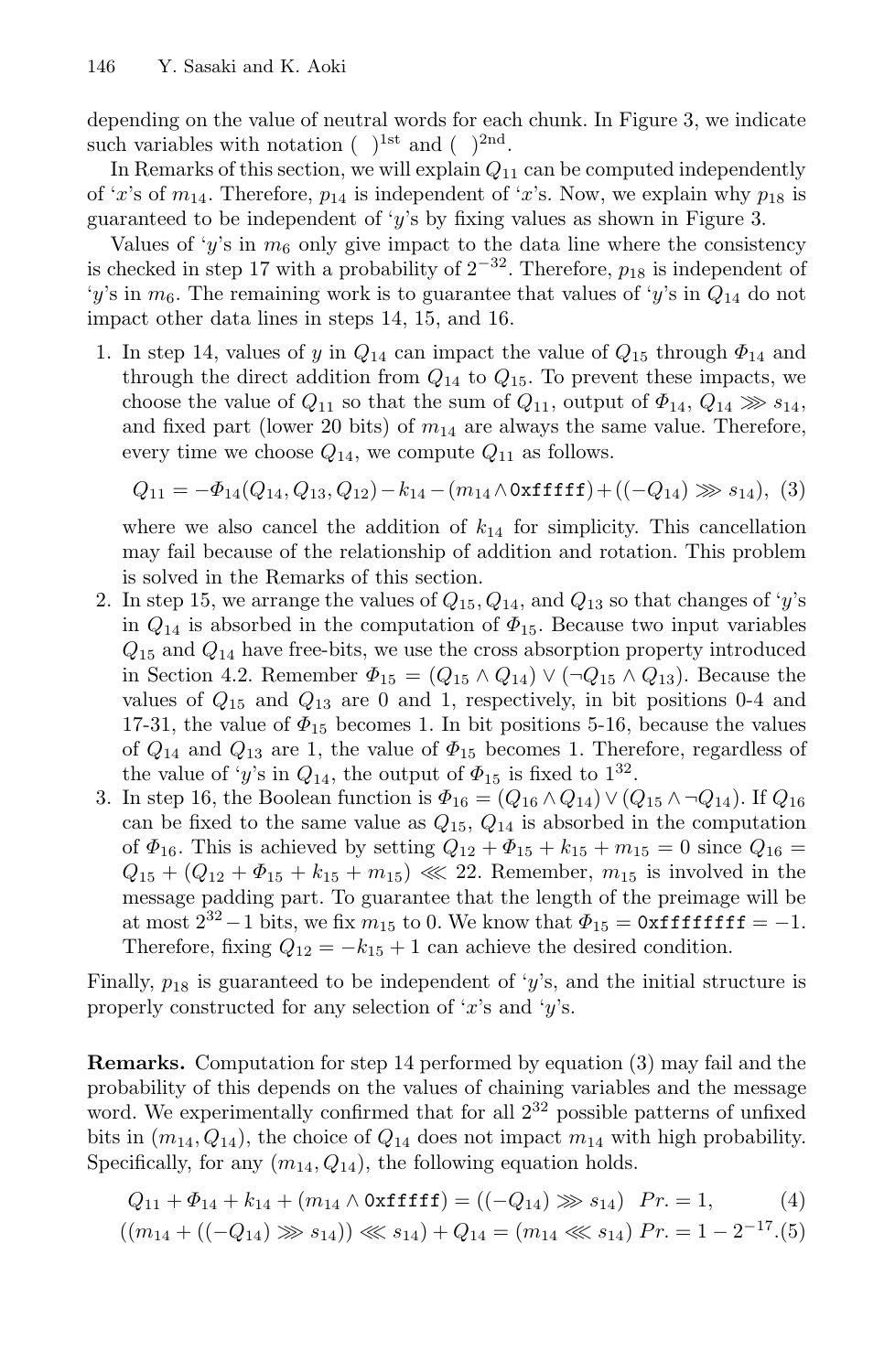### **5.3 Details of Partial-Fixing for Skipping 8 Steps**

As is explained in Section 4.3, meet-in-the-middle for skipping 8 steps will need to deal with unknown carried number behavior. The number of bits matched and number of unknown carried numbers depend on the number of rotations in each step. For the chunk we chose, we can apply 12-bit matching including 5 unknown carried numbers. We explain how the partial computation is performed step by step. The schematic explanation is in Figure 4. We use a notation  $X^{b_2-b_1}$  to denote that values of bit positions  $b_1$  to  $b_2$  of a variable X are known.

**Inverse computation for Steps 50-48.** This is exactly the same as the partialfixing technique used in Ref. [1]. In details, the equation for computing



Figures written in a small bold font denote the known bits of each variable.

**Fig. 4.** Partial-matching for 8 steps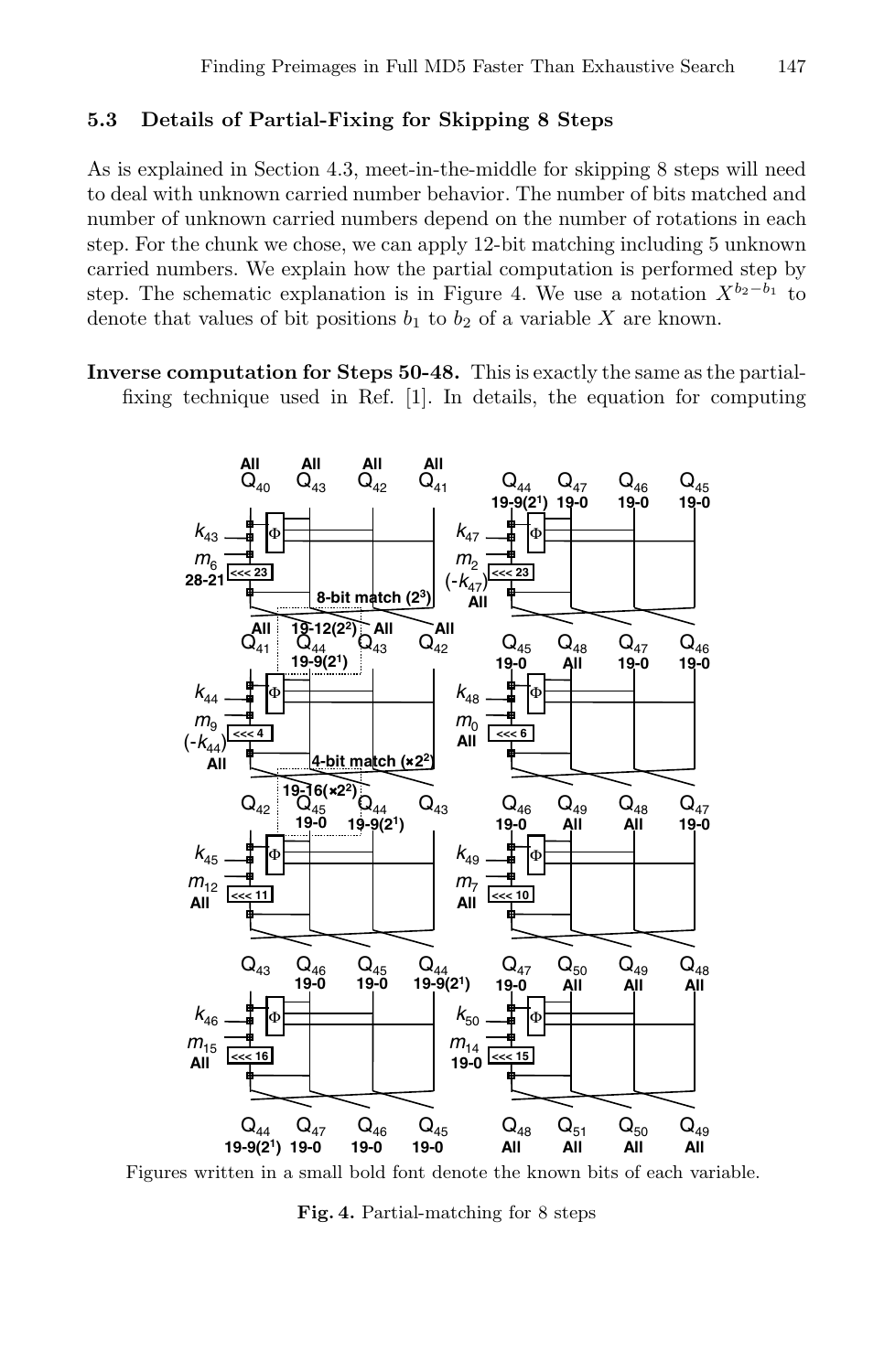$Q_{47}$  in  $R_{50}^{-1}(p_{51}, m_{50})$  is as follows.

$$
Q_{47} = ((Q_{51}^{31-0} - Q_{50}^{31-0}) \gg s_{50}) - \Phi_{50}(Q_{50}^{31-0}, Q_{49}^{31-0}, Q_{48}^{31-0}) - m_{\pi(50)}^{19-0} - k_{50}.
$$
\n
$$
(6)
$$

 $k_j$  is constant, hence  $k_j$  is known value. Because the lower 20 bits (positions 0 to 19) of  $m_{14} (= m_{\pi(50)})$  are fixed and known, we can uniquely obtain the lower 20 bits of  $Q_{47}$  independently of the upper 12 bits of  $m_{14}$ . Similarly, the lower 20 bits of  $Q_{46}$  and  $Q_{45}$  can be uniquely computed as follows:

$$
Q_{46} = ((Q_{50}^{31-0} - Q_{49}^{31-0}) \gg s_{49}) - \Phi_{49}(Q_{49}^{31-0}, Q_{48}^{31-0}, Q_{47}^{19-0}) - m_{\pi(49)}^{31-0} - k_{49},
$$
\n(7)

$$
Q_{45} = ((Q_{49}^{31-0} - Q_{48}^{31-0}) \gg s_{48}) - \Phi_{48}(Q_{48}^{31-0}, Q_{47}^{19-0}, Q_{46}^{19-0}) - m_{\pi(48)}^{31-0} - k_{48}.
$$
\n(8)

**Inverse computation for Step 47.** Equation for  $Q_{44}$  is as follows:

$$
Q_{44} = ((Q_{48}^{31-0} - Q_{47}^{19-0}) \gg s_{47}) - \Phi_{47}(Q_{47}^{19-0}, Q_{46}^{19-0}, Q_{45}^{19-0}) - m_{\pi(47)}^{31-0} - k_{47}.
$$
\n(9)

We can uniquely compute the lower 20 bits of  $Q_{48} - Q_{47}$ . Let the value after the right rotation by  $23(=s_47)$  bits be u, and then, we uniquely obtain  $u^{28-9}$ . We can also compute the lower 20 bits of the output of  $\Phi_{47}$ . Set the value of  $m_2(= m_{\pi(47)})$  to  $-k_{47}$  in advance. Then, the equation (9) becomes  $u^{28-9} - \Phi_{47}^{19-0}$ . By considering two possible carried number patterns from bit position 8 to 9, we can obtain two candidates of  $Q_{44}^{19-9}$ .

**Forward computation for Step 43.**  $m_6(= m_{\pi(43)})$  in bit positions 21-28 are fixed. Then, the equation for  $Q_{44}$  in  $R_{43}(p_{43}, m_{\pi(43)})$  is as follows.

$$
Q_{44} = Q_{43}^{31-0} + (Q_{40}^{31-0} + \Phi_{43}(Q_{43}^{31-0}, Q_{42}^{31-0}, Q_{41}^{31-0}) + m_{\pi(43)}^{28-21} + k_{43}) \ll s_{43}.
$$
\n
$$
(10)
$$

By considering two possible carried number patterns from bit 20 to 21, we obtain two candidates of bit positions 21-28 of  $m_6+(Q_{40}+\Phi_{43}+k_{43})$ . Let the value after the left rotation by  $23(=s_{43})$  bits be v, and thus, we obtain two candidates of  $v^{19-12}$ . Finally, by considering two carried number patterns from bit 11 to 12 in the addition of  $Q_{43}$ , we obtain two candidates of  $Q_{44}^{19-12}$ for each  $v^{19-12}$ . (In total, we obtain  $2^2$  candidates of  $Q_{44}^{19-12}$  for each  $p_{43}$ .) **Forward computation for Step 44.** The equation for  $Q_{45}$  is as follows.

$$
Q_{45} = Q_{44}^{19-12} + (Q_{41}^{31-0} + \Phi_{44}(Q_{44}^{19-12}, Q_{43}^{31-0}, Q_{42}^{31-0}) + m_{\pi(44)}^{31-0} + k_{44}) \ll 11)
$$
\n
$$
(11)
$$

We set  $m_9(= m_{\pi(44)})$  to  $-k_{44}$  to ignore the addition of these values. Bits 12-19 of  $\Phi_{44}$  can be computed. Then, we obtain two candidates of  $(Q_{41} +$  $\Phi_{44}$ <sup>19−12</sup>. After the left rotation by 4(=  $s_{44}$ ) bits, known bits are moved to 16-23. Finally, after the addition of  $Q_{44}$ , we obtain two candidates of  $Q_{45}^{19-16}$ for each  $(Q_{41} + \Phi_{44})^{19-12}$ . (In total, we obtain 2<sup>2</sup> candidates of  $Q_{45}^{19-16}$  for each  $Q_{44}^{19-12}$ .)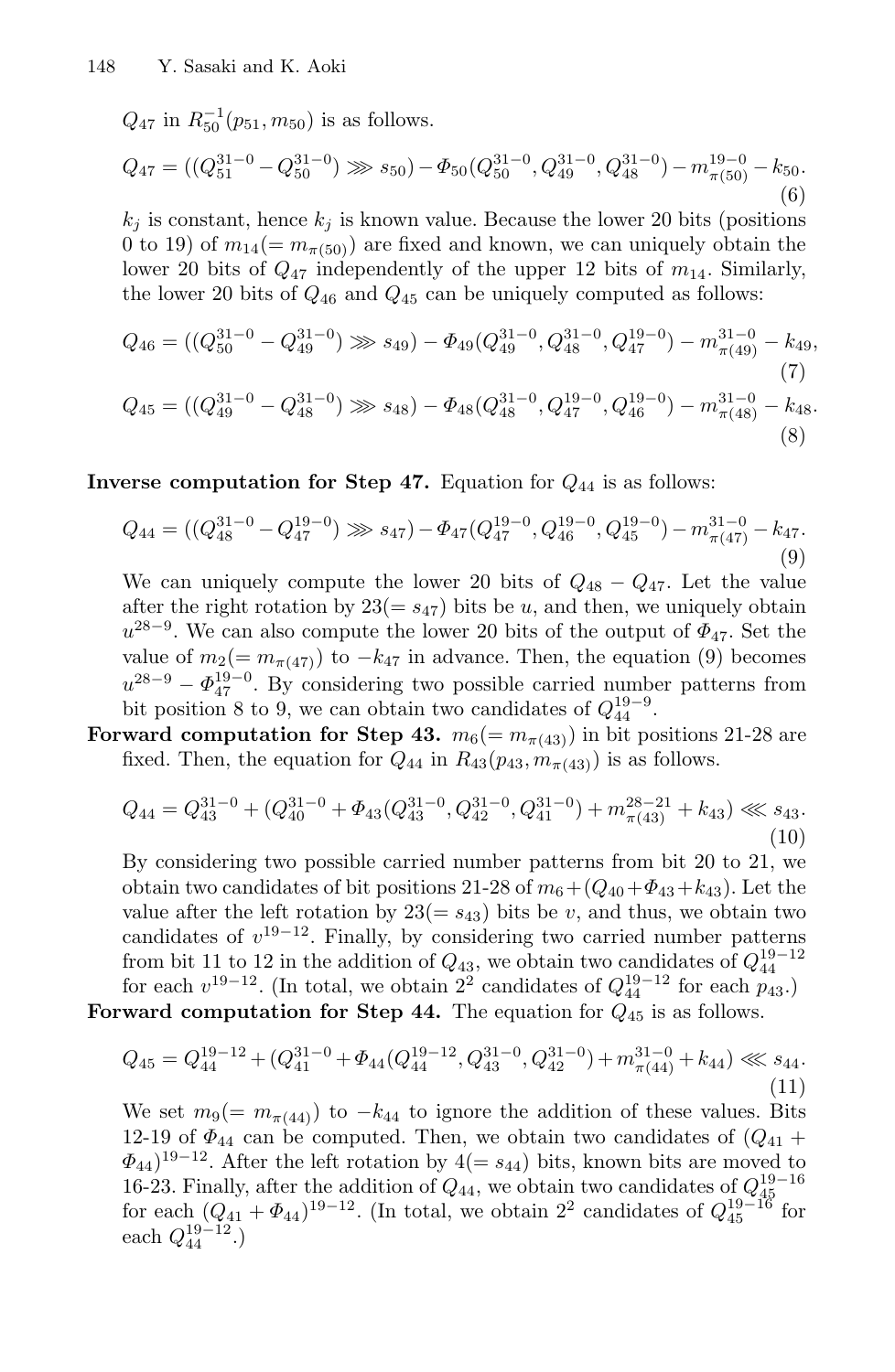As a result, by comparing forward and backward computation results, we can compare  $Q_{44}^{19-12}$  in total 8 bits with 3 unknown carried numbers and  $Q_{45}^{19-16}$ in total 4 bits with 2 unknown carried numbers. Therefore, our attack overall performs 12-bit match with 5 unknown carried numbers.

### **5.4 Attack Procedure**

The attack procedure for a given hash value  $H_n$  is as follows:

- 1. Set chaining variables in the initial structure as shown in Figure 3.
- 2. Set  $m_2, m_9, m_{15}$ , and part of  $m_6$  and  $m_{14}$  as shown in Figures 3 and 4. Set other message words to randomly chosen values but satisfy the padding.
- 3. For all possible values of bit positions 0-20 and 29-31 of  $m<sub>6</sub>$  and bit positions 0-4 and 17-31 of  $Q_{14}$ , in total 44 free-bits,
	- (a) Compute  $Q_{11}$  by equation (3),
	- (b) Compute  $Q_{14} + m_6$  for efficient consistency check. Let this value be  $C^{1st}$ .
	- (c) Do the following.

$$
\begin{cases}\np_j \leftarrow R_j^{-1}(p_{j+1}, m_{\pi(j)}) & \text{for } j = 13, 12, \dots, 0, \\
p_{64} \leftarrow H_n - p_0, \\
p_j \leftarrow R_j^{-1}(p_{j+1}, m_{\pi(j)}) & \text{for } j = 63, 62, \dots, 51,\n\end{cases}
$$

- (d) Compute  $Q_{47}^{19-0}$ ,  $Q_{46}^{19-0}$ , and  $Q_{45}^{19-0}$  by equations (6), (7), and (8).
- (e) Compute two candidates of  $Q_{44}^{19-12}$  by equation (9).
- (f) Make a table of  $(m_6, Q_{14}, C^{1st}, p_{51}, Q_{47}, Q_{46}, Q_{45}, Q_{44}).$
- 4. For all possible values of bit positions 20-31 of  $m_{14}$  and all bits of  $Q_{18}$ , in total 44 free-bits,
	- (a) Compute  $Q_{15}$ ,  $Q_{16}$ , and  $Q_{17}$  as shown in Figure 3.
	- (b) Compute  $((Q_{18}-Q_{17})\gg s_{17})-\Phi_{17}-k_{17}$  for the efficient consistency check. Let this value be  $C^{2nd}$ .
	- (c) Compute  $p_{j+1} \leftarrow R_j(p_j, m_{\pi(j)})$  for  $j = 18, 19, ..., 42$ .
	- (d) i. Compute  $2^2$  candidates of  $Q_{44}^{19-12}$  for each  $p_{43}$  by equation (10), and  $Q_{45}^{19-16}$  for each  $Q_{44}^{19-12}$  by equation (11). In total, for each  $p_{43}$ , we obtain  $2^4$  candidates of  $(Q_{44}^{19-12}, Q_{45}^{19-16})$ .
		- ii. Check whether bits 12-19 of  $Q_{44}$  and bits 16-19  $Q_{45}$  in total 12 bits are matched with those in the table and  $C^{2nd}$  is matched with  $C^{1st}$ in the table.
		- iii. If matched, compute  $R_{43}(p_{43}, m_6)$  by corresponding  $m_6$  and check whether bits 9-11 of  $Q_{44}$  are matched and the carried number assumption of  $Q_{44}$  is correct.
		- iv. If matched, compute  $R_{44}(p_{44}, m_9)$  and check whether bits 0-15 of  $Q_{45}$ are matched and the carried number assumption of Q<sup>45</sup> is correct.
		- v. Similarly, compute  $Q_{46}$  to  $Q_{51}$  and check the matching. If all bits are matched, the corresponding  $(p_0, M)$  is a pseudo-preimage.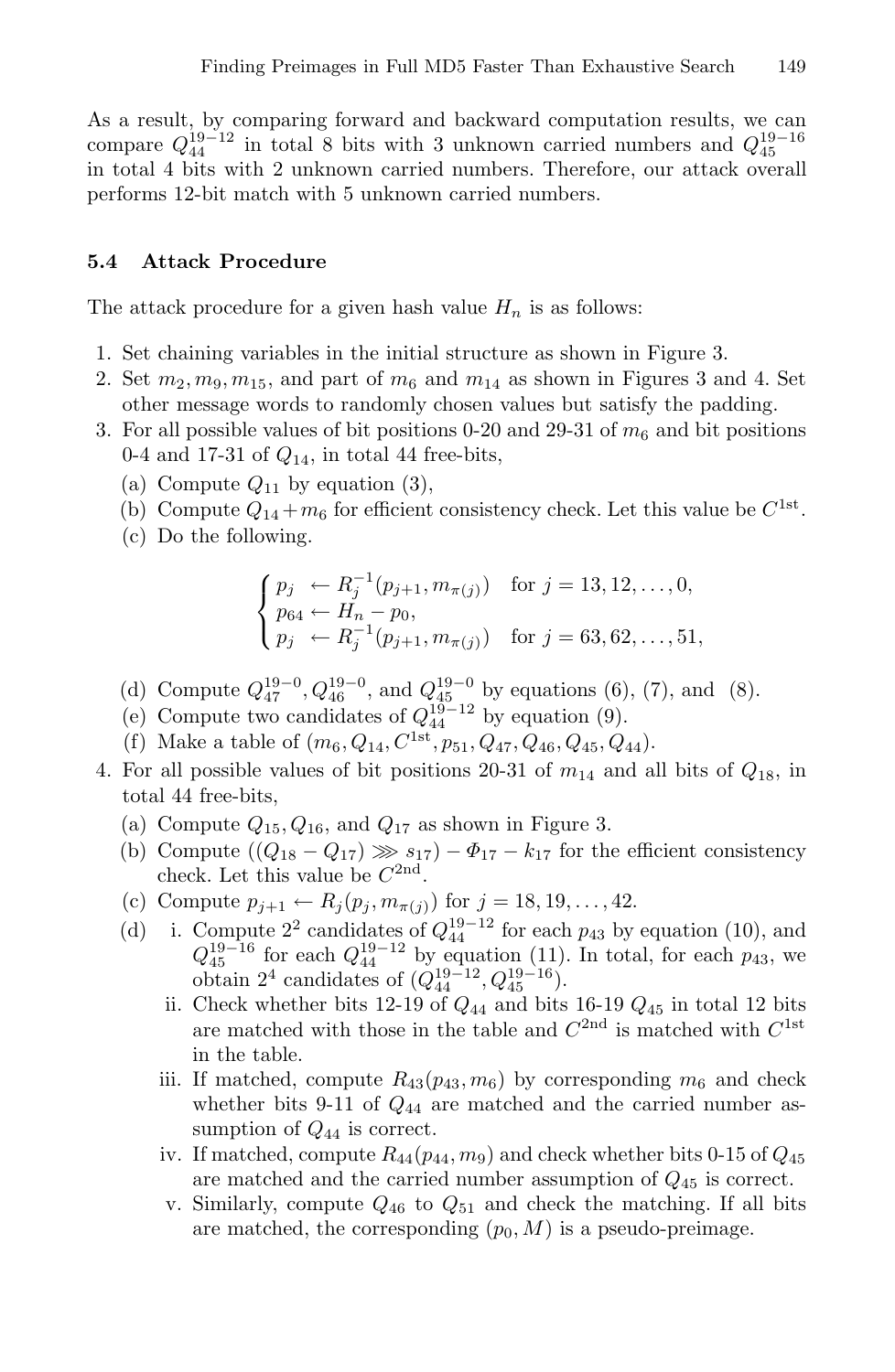### **5.5 Complexity Evaluation**

Let the complexity of 1 step function be  $\frac{1}{64}$  MD5 compression function.

**Steps 1 and 2:** Negligible.

- **Step 3a:** The complexity is  $2^{44} \cdot \frac{1}{64}$ .
- **Step 3b:** The complexity is much less than  $2^{44} \cdot \frac{1}{64}$ .
- **Step 3c:** The complexity is  $2^{44} \cdot \frac{27}{64}$ .
- **Step 3d:** The complexity is  $2^{44} \cdot \frac{3}{6}$  $\frac{3}{64}$  .
- **Steps 3e, 3f:** The complexity is  $2^{44} \cdot 2^1 \cdot \frac{1}{64}$  and provides  $2^{45}$  items in the table.
- **Step 4a:** The complexity is  $2^{44} \cdot \frac{3}{64}$ .
- **Step 4b:** The complexity is  $2^{44} \cdot \frac{1}{64}$ .
- **Step 4c:** The complexity is  $2^{44} \cdot \frac{25}{94}$ .
- **Step 4(d)i:** The complexity is  $2^{44} \cdot 2^2 \cdot \frac{1}{64} + 2^{44} \cdot 2^{2+2} \cdot \frac{1}{64}$ , and provides  $2^{48}$ candidates.
- **Step 4(d)ii:** Comparison can be performed with negligible cost by the standard meet-in-the-middle method. The number of remaining pairs is  $2^{49} (= 2^{45} \cdot 2^{48} \cdot$  $2^{-12} \cdot 2^{-32}$ ).
- **Step 4(d)iii:** The complexity is  $2^{43} = 2^{49} \cdot \frac{1}{64}$ . The number of remaining pairs is  $2^{44} (= 2^{49} \cdot 2^{-3} \cdot 2^{-2}).$
- **Step 4(d)iv:** The complexity is  $2^{38} (= 2^{44} \cdot \frac{1}{64})$ . The number of remaining pairs is  $2^{26} (= 2^{44} \cdot 2^{-16} \cdot 2^{-2}).$
- **Step 4(d)v:** The complexity is negligible compared to those of the other steps.

The sum of the above complexity is  $2^{44} \cdot \frac{116}{64} \approx 2^{44.86}$ . This means that we can obtain  $2^{44}$  pairs where 12 bits are matched with a complexity of  $2^{44.86}$ . Therefore, by repeating the above procedure  $2^{72}$  times, we expect to obtain a pseudo-preimage. Finally, the complexity of finding a pseudo-preimage of MD5 is  $2^{116.86}$  (=  $2^{44.86}$  $2^{72}$ ), and this is converted to a preimage attack with a complexity of  $2^{123.43} \approx 2^{123.4}$  with the conversion algorithm explained in Section 3.1.

In the attack procedure, the dominant memory complexity is for Step 3f, which requires  $2^{45}$   $(m_6, Q_{14}, C^{1st}, p_{51}, Q_{47}, Q_{46}, Q_{45}, Q_{44})$ s to be stored. Therefore the memory complexity of our attack is at most  $2^{45} \times 11$  words.

### **Remarks**

Because the value of  $m_{14}$ , which is the lower 32-bits of the message length string, is not fixed in our attack, we cannot fix the length of preimage in advance. Therefore, when we convert pseudo-preimages to a preimage, the required message length is different for each pseudo-preimage. This problem is solved by using  $ex$ pandable message described in [7]. Note the cost for constructing an expandable message is negligible compared to the complexity of the preimage attack.

## **6 Conclusion**

This paper shows a preimage attack on full MD5. Compared to the previous preimage attacks, we developed several new techniques: the initial structure,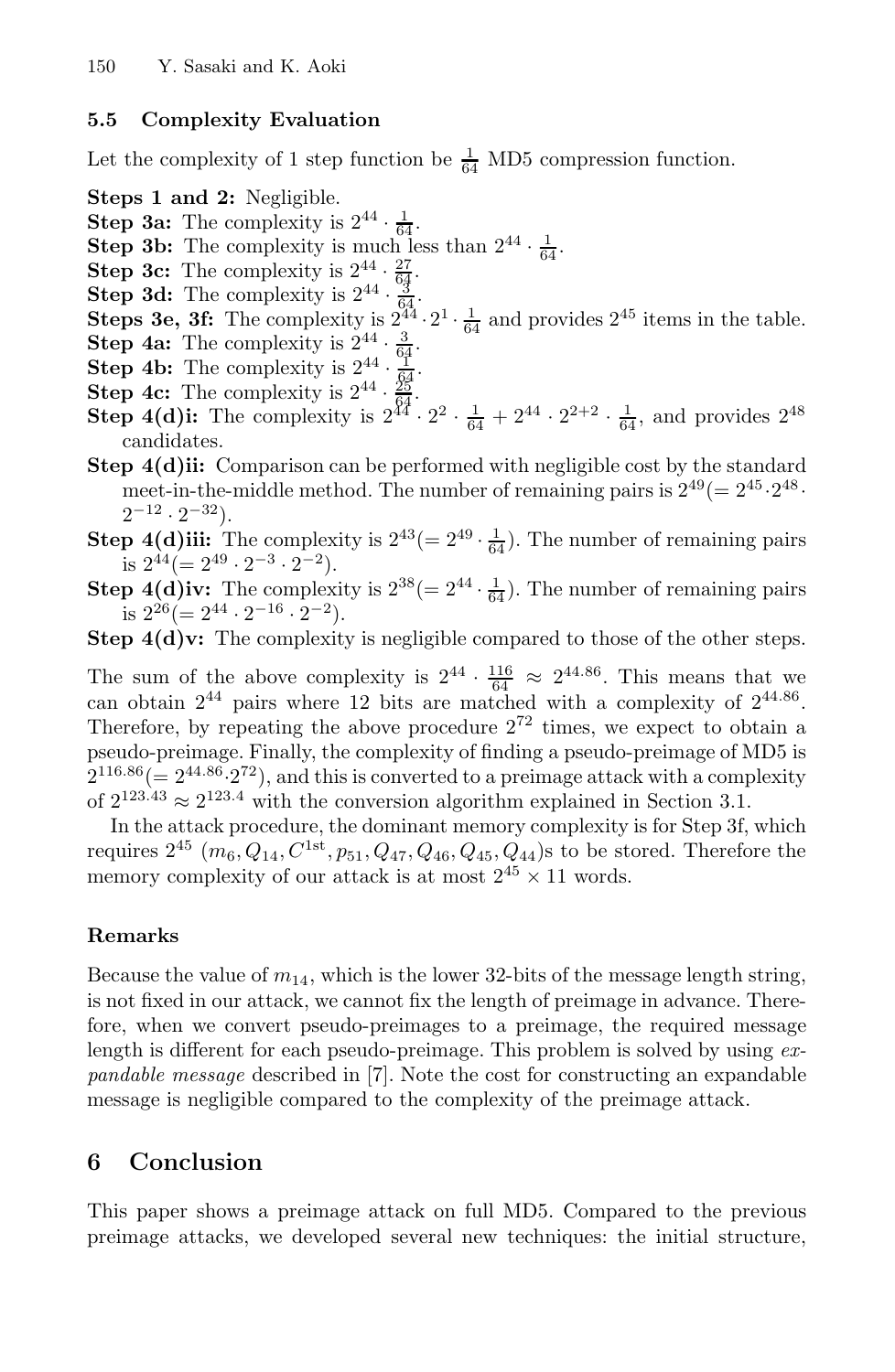which is a generalization of the previous local-collision technique, the cross absorption properties, the partial-fixing technique for unknown carried number behavior, and the efficient consistency check method for the initial structure. By combining these techniques, our attack with a complexity of  $2^{116.9}$ finds a pseudo-preimage of full MD5, and with a complexity of  $2^{123.4}$  finds a preimage of full MD5. The memory complexity of the attack is  $2^{45} \times 11$ words.

## **References**

- 1. Aoki, K., Sasaki, Y.: Preimage attacks on one-block MD4, 63-step MD5 and more. In: Workshop Records of SAC 2008, Sackville, Canada, pp. 82–98 (2008)
- 2. Aumasson, J.-P., Meier, W., Mendel, F.: Preimage attacks on 3-pass HAVAL and step-reduced MD5. In: Workshop Records of SAC 2008, Sackville, Canada, pp. 99– 114 (2008) (ePrint version is avaliable at IACR Cryptology ePrint Archive: Report 2008/183), http://eprint.iacr.org/2008/183.pdf
- 3. De Cannière, C., Rechberger, C.: Preimages for reduced SHA-0 and SHA-1. In: Wagner, D. (ed.) CRYPTO 2008. LNCS, vol. 5157, pp. 179–202. Springer, Heidelberg (2008) (slides on preliminary results were appeared at ESC 2008 seminar), http://wiki.uni.lu/esc/
- 4. De, D., Kumarasubramanian, A., Venkatesan, R.: Inversion attacks on secure hash functions using SAT solvers. In: Marques-Silva, J., Sakallah, K.A. (eds.) SAT 2007. LNCS, vol. 4501, pp. 377–382. Springer, Heidelberg (2007)
- 5. den Boer, B., Bosselaers, A.: Collisions for the compression function of MD-5. In: Helleseth, T. (ed.) EUROCRYPT 1993. LNCS, vol. 765, pp. 293–304. Springer, Heidelberg (1994)
- 6. Dobbertin, H.: The status of MD5 after a recent attack. CryptoBytes The technical newsletter of RSA Laboratories, a division of RSA Data Security, Inc., 2(2) (Summer, 1996)
- 7. Kelsey, J., Schneier, B.: Second preimages on n-bit hash functions for much less than  $2<sup>n</sup>$  work. In: Cramer, R. (ed.) EUROCRYPT 2005. LNCS, vol. 3494, pp. 474–490. Springer, Heidelberg (2005)
- 8. Klima, V.: Tunnels in hash functions: MD5 collisions within a minute. In: IACR Cryptology ePrint Archive: Report 2006/105 (2006), http://eprint.iacr.org/2006/105.pdf
- 9. Leurent, G.: MD4 is not one-way. In: Nyberg, K. (ed.) FSE 2008. LNCS, vol. 5086, pp. 412–428. Springer, Heidelberg (2008)
- 10. Menezes, A.J., van Oorschot, P.C., Vanstone, S.A.: Handbook of applied cryptography. CRC Press, Boca Raton (1997)
- 11. Rivest, R.L.: Request for Comments 1321: The MD5 Message Digest Algorithm. The Internet Engineering Task Force (1992), http://www.ietf.org/rfc/rfc1321.txt
- 12. Sasaki, Y., Aoki, K.: A preimage attack for 52-steps HAS-160. In: Preproceedings of Information Security and Cryptology ICISC 2008 (2008)
- 13. Sasaki, Y., Aoki, K.: Preimage attacks on step-reduced MD5. In: Mu, Y., Susilo, W., Seberry, J. (eds.) ACISP 2008. LNCS, vol. 5107, pp. 282–296. Springer, Heidelberg (2008)